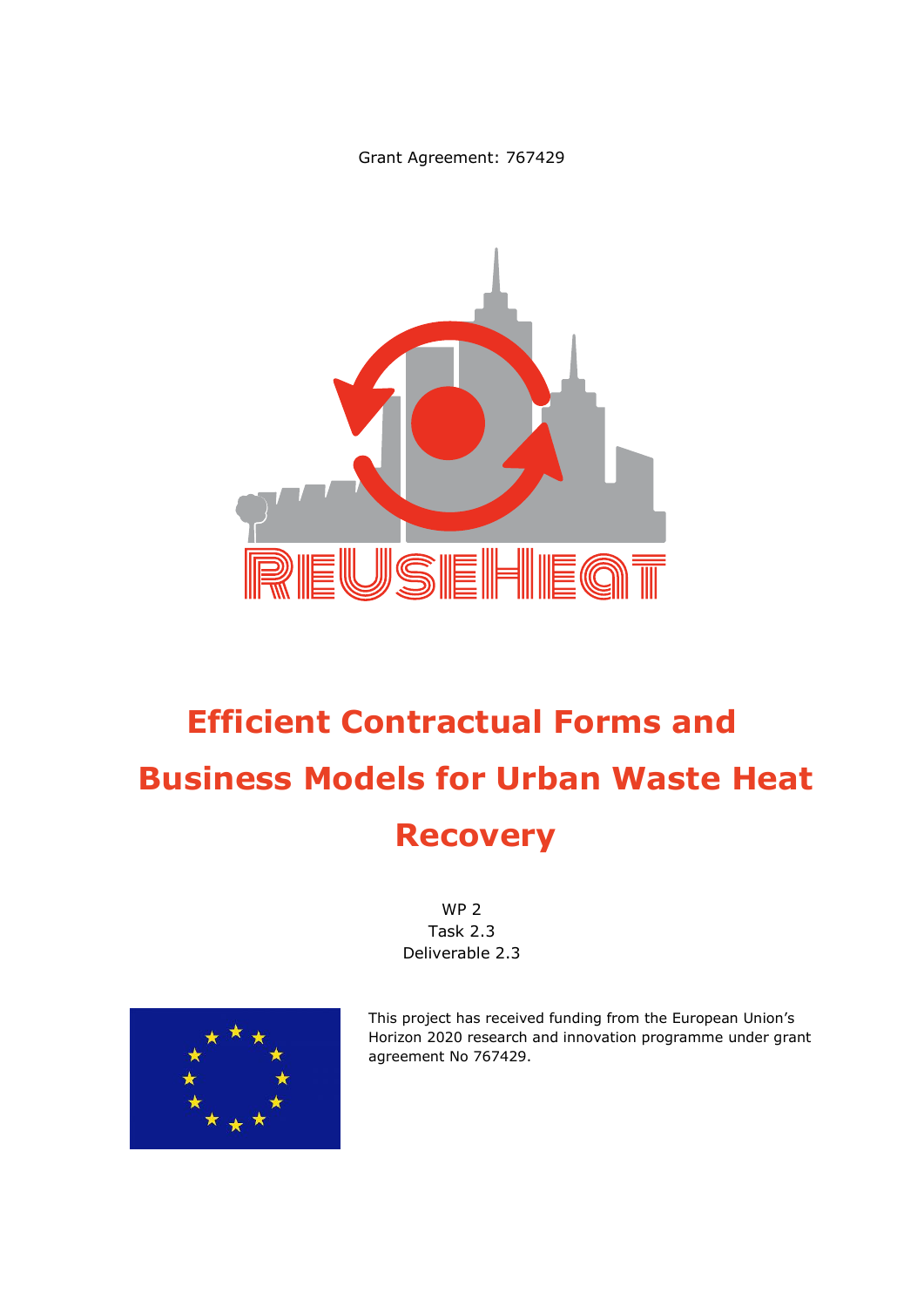#### Document history and validation

This page is used to follow the deliverable production from its first version until it is approved by the Coordinator. Please give details in the table below about successive releases.

| When       | Who                      | <b>Comments</b>                              |
|------------|--------------------------|----------------------------------------------|
| 12/06/2019 | Edward Wheatcroft        | V1.0                                         |
| 14/06/2019 | <b>Edward Wheatcroft</b> | Review by IVL (Kristina<br>Lygnerud) V2.0    |
| 18/06/2019 | Edward Wheatcroft        | Review by Tractebel (Daniela<br>Leonte) V3.0 |
| 20/06/2019 | Edward Wheatcroft        | Review by RINA-C (Giorgio<br>Bonvinchi) V4.0 |
| 24/06/2019 | Edward Wheatcroft        | Version V5.0                                 |
| 23/02/2021 | Edward Wheatcroft        | Updated to reflect reviewer<br>comments      |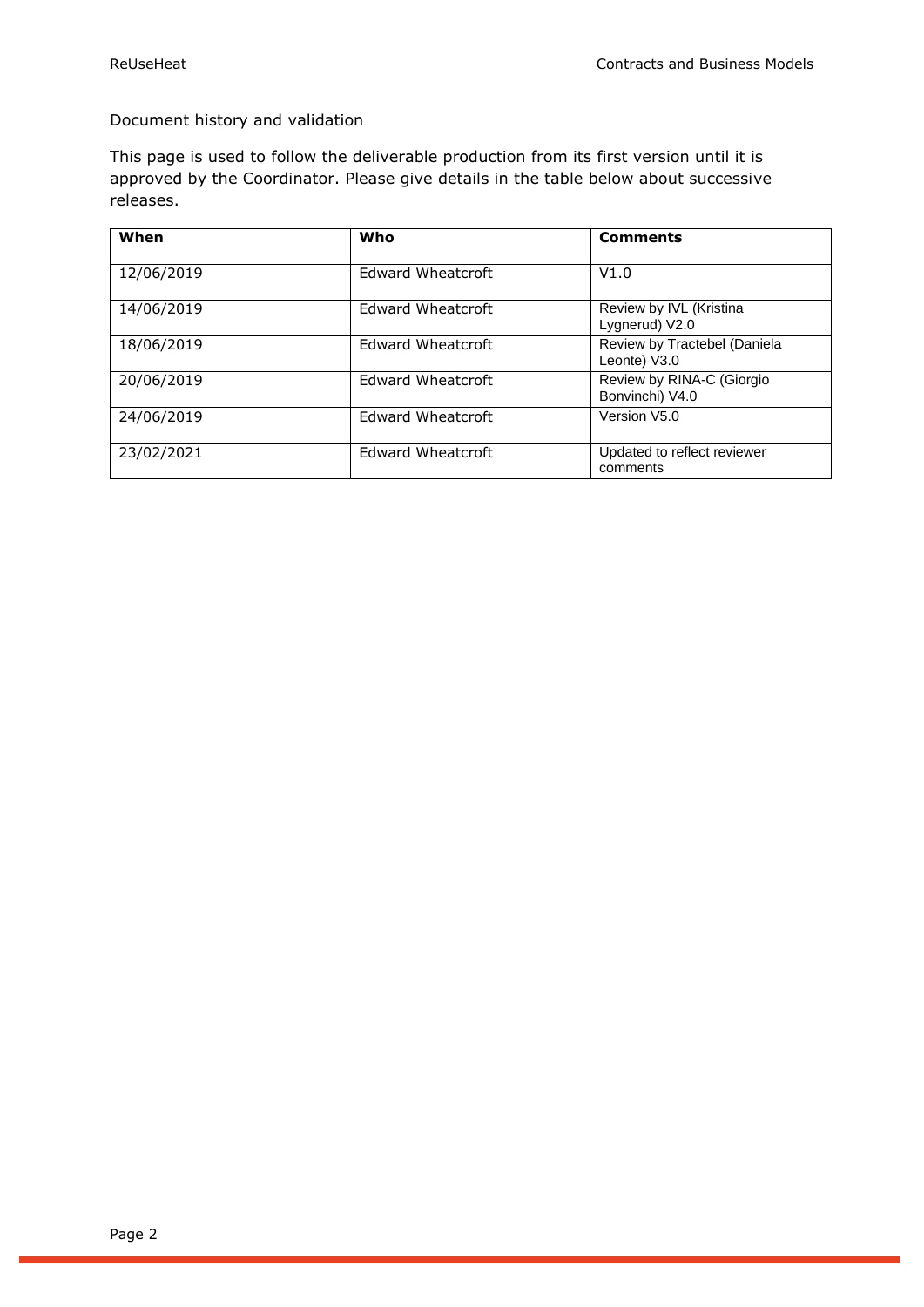Authors: Henry Wynn, LSE Edward Wheatcroft, LSE Kristina Lygnerud, IVL Contact: [E.D.Wheatcroft@lse.ac.uk](mailto:E.D.Wheatcroft@lse.ac.uk) [Kristina.lygnerud@ivl.se](mailto:Kristina.lygnerud@ivl.se)

Deliverable No. D.2.3: Public



This project has received funding from the European Union's Horizon 2020 research and innovation programme under grant agreement No 767429. The sole responsibility for the content of this document lies with the authors. It does not necessarily reflect the opinion of the funding authorities. The funding authorities are not responsible for any use that may be made of the information contained herein.

ReUseHeat website: [www.reuseheat.eu](http://www.reuseheat.eu/)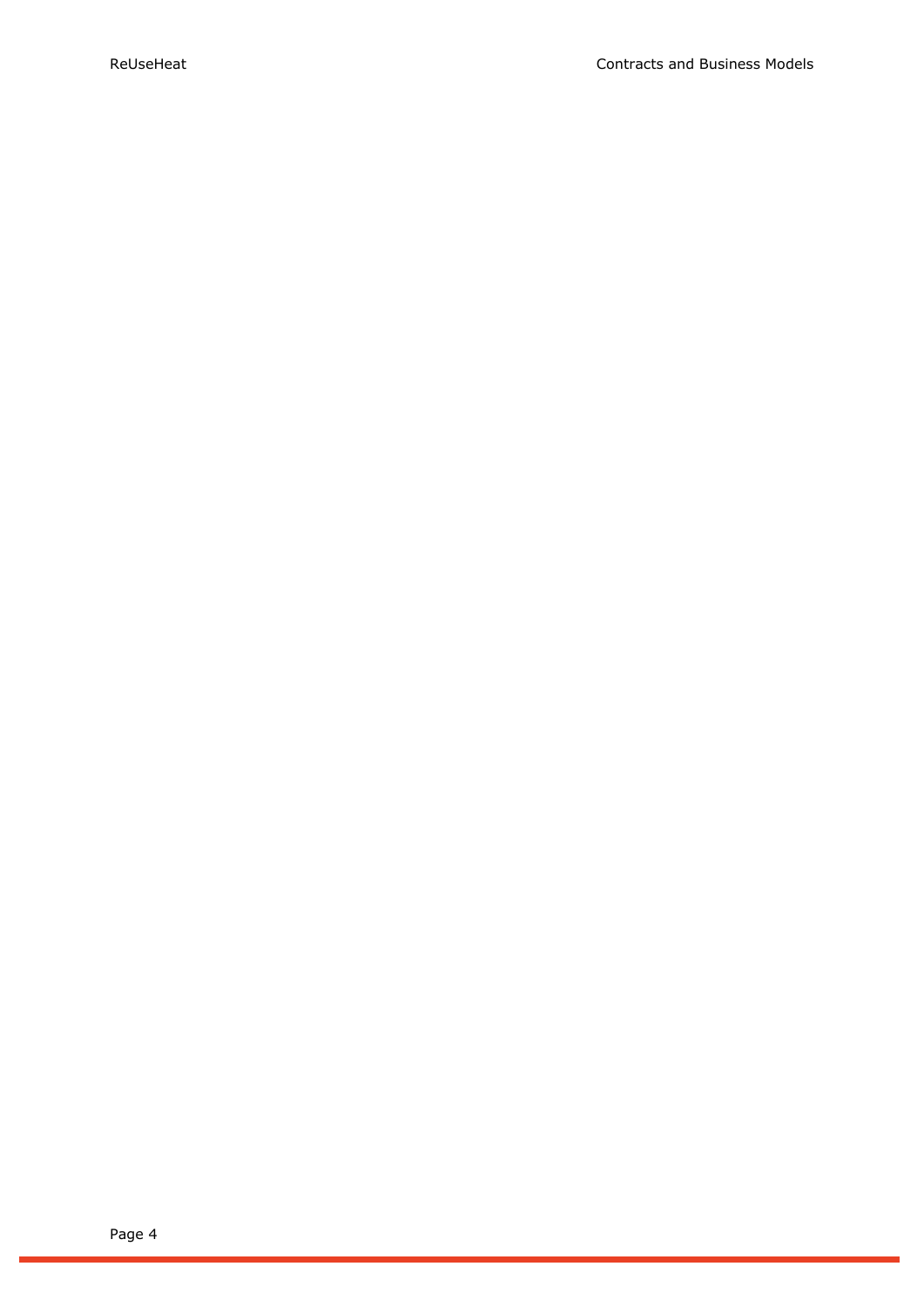## Table of Contents

| Chapter 1- Factors of importance to efficient urban waste heat investments 6              |
|-------------------------------------------------------------------------------------------|
|                                                                                           |
|                                                                                           |
|                                                                                           |
|                                                                                           |
|                                                                                           |
| 1.2. Important factors in efficient waste heat contracts- input from existing research  9 |
|                                                                                           |
|                                                                                           |
|                                                                                           |
|                                                                                           |
|                                                                                           |
|                                                                                           |
|                                                                                           |
|                                                                                           |
|                                                                                           |
|                                                                                           |
|                                                                                           |
|                                                                                           |
|                                                                                           |
| 2.5.2. Energy Service Companies (ESCO) and Energy Performance Contracts (EPC)  18         |
|                                                                                           |
|                                                                                           |
|                                                                                           |
|                                                                                           |
|                                                                                           |
|                                                                                           |
|                                                                                           |
| 3.3. The conventional district heating business model and its challenges 22               |
|                                                                                           |
|                                                                                           |
|                                                                                           |
| Appendix - A manual for heat supply contracts in low temperature heat recovery28          |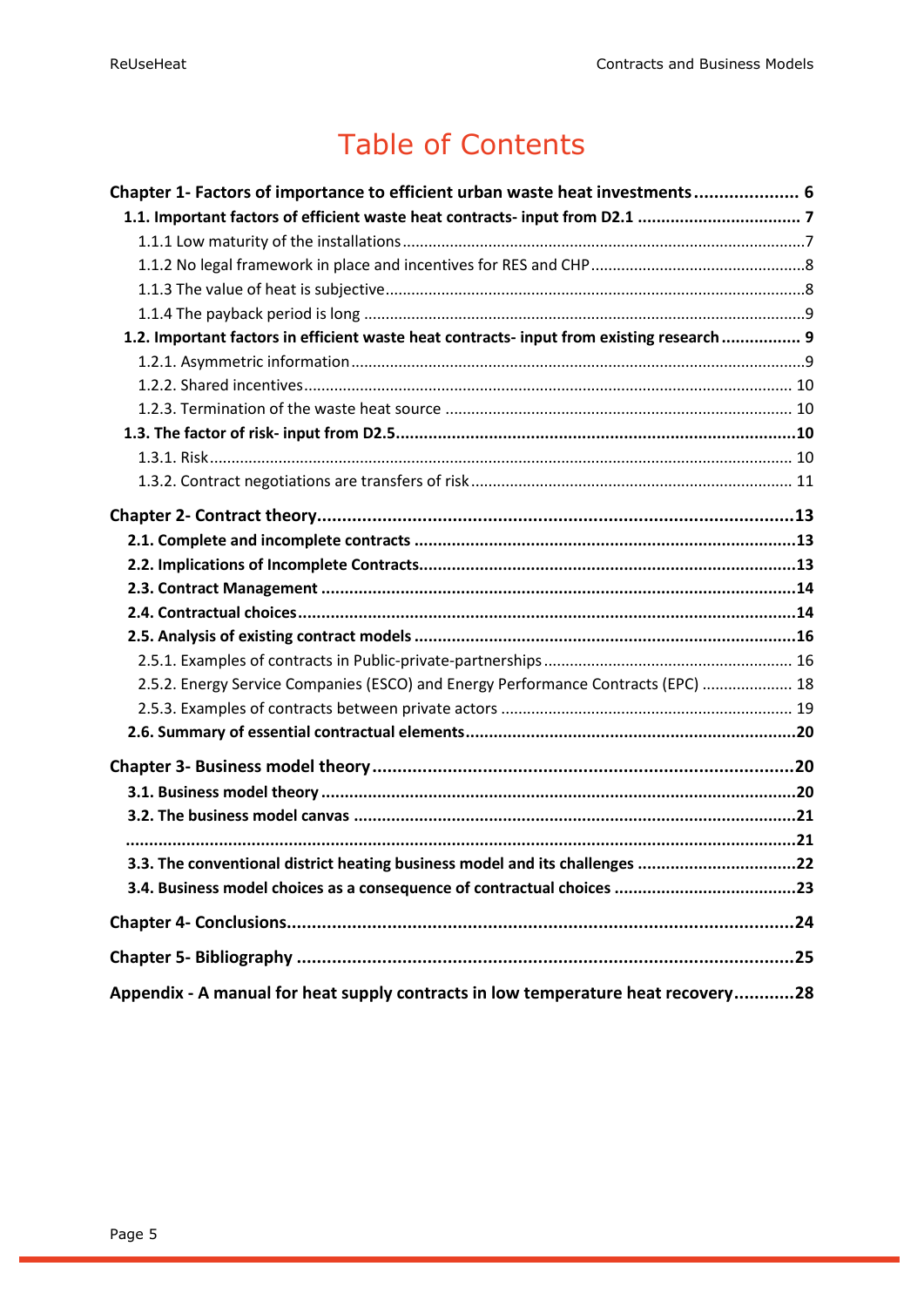## Summary of actions after the second review report (RP2: M19-32)

This report presents an updated version of deliverable D2.3 ("Efficient Contractual Forms and Business Models for Urban Waste Heat Recovery"). A summary of actions taken in response to reviewer comments.

#### **The comments and recommendations from the second review period, for D2.3, were accounted for:**

*"Thus, in order to widen the impact of the deliverable, it is recommended to provide a tentative template/s of an efficient contractual form in an annex compiling the most relevant information for waste heat recovery project"*

We feel that a contract template would have great value for those wishing to engage in waste heat recovery projects but we do not feel qualified to write a specimen contract per se. Instead, we have added, as an appendix, a guide to writing waste heat contracts. The guide is intended partly as a "check list" for items that should be included in contracts and each one has some discussion under it. We have shared some of these ideas both with ReUseHeat partners and with practitioners outside of the project. Feedback has generally been good and there has been broad agreement on the items identified.

## **Introduction**

The purpose of D2.3 is to consolidate information regarding contractual forms for urban waste heat recovery and to identify factors those are important for building efficient contracts. For an investment to be feasible, it is important to identify critical factors of contracts including how contractual choices are made, how to manage each element of the contract and the impacts of contracts on business models. The latter forms a key part of this deliverable.

This deliverable is structured to identify the specific characteristics that need to be accounted for in urban waste heat recovery contracts. This is done in Chapter 1. In Chapter 2, an introduction to contracts is provided and existing forms for waste heat recovery are identified. Business model theory, and the impact of contractual choices, is outlined in Chapter 3. Finally, conclusions on contracts, important factors to address and the implication of contractual choices are given in Chapter 4.

## <span id="page-5-0"></span>**Chapter 1- Factors of importance to efficient urban waste heat investments**

In this chapter, important factors for efficient urban waste heat recovery contracts are highlighted. These factors stem from the stakeholder analysis made in D2.1 (1.1). In addition, factors that should be accounted for when undertaking high temperature heat recovery are described. This information stems from existing research in the field (1.2). Knowledge of risk in district heating is in itself an important factor when establishing efficient contracts in this area. In D2.5 the risks associated with district heating investments, and urban waste heat recovery in particular, are identified. The impact of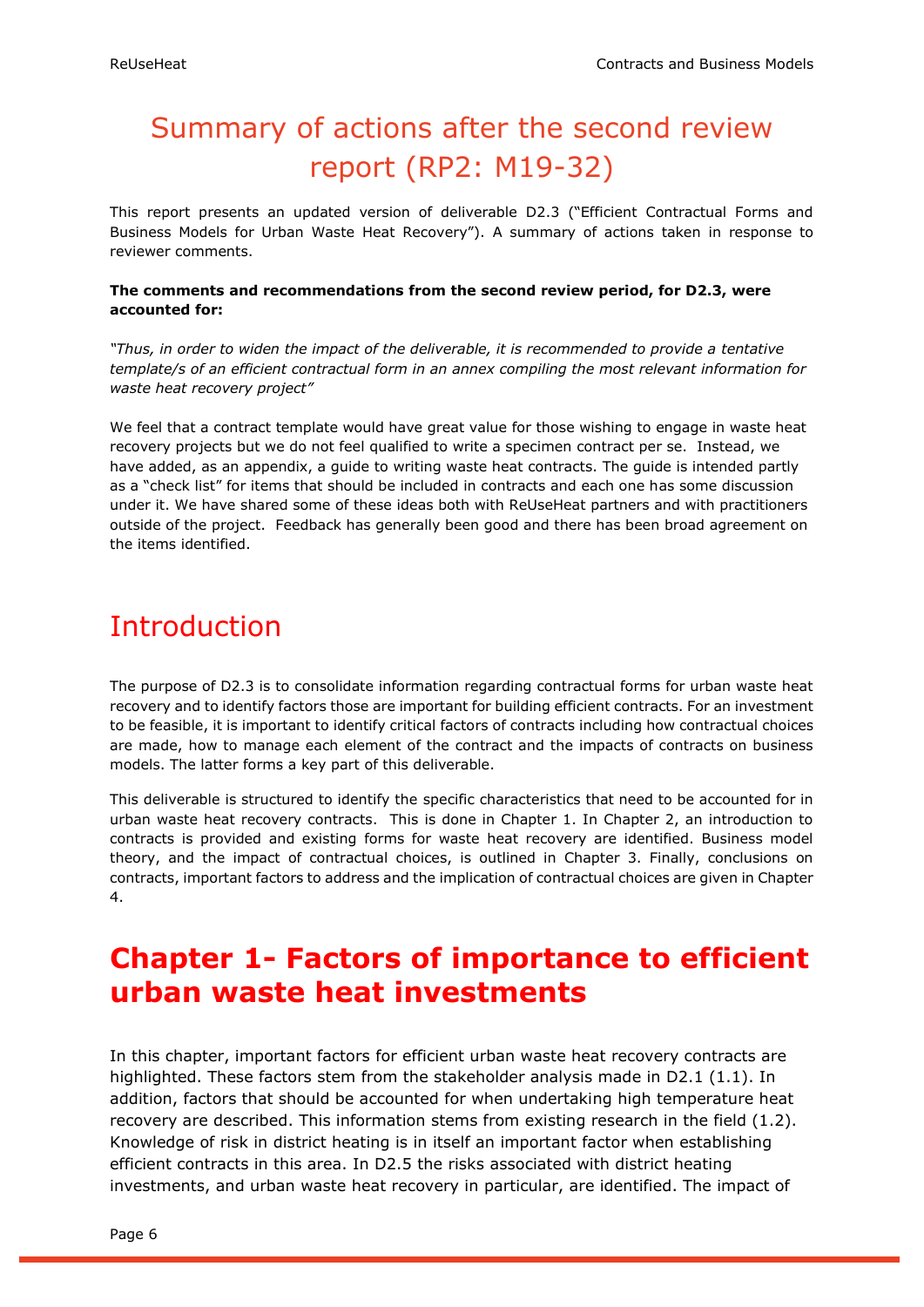these risks on contracts for urban waste heat recovery investments is highlighted in section 1.3.

### <span id="page-6-0"></span>**1.1. Important factors of efficient waste heat contracts- input from D2.1**

Urban waste heat recovery investments are different to those of conventional district heating. Conventional district heating is based on the business logic of a large production unit that is centrally located in the system, from which heat is distributed to customers in the city wide grid. Usually, the temperature of the distributed water is high (86°C or more (Lund et. Al, 2014)) and, when waste heat is fed into the system, the temperature of that heat is usually at or above the required temperature. Urban waste heat recovery targets heat with lower temperatures. Currently, such sources are wasted. In the future, as fossil fuels are phased out, district heating providers will need alternative heat sources. Urban waste heat sources are local to the district heating network and fall into several categories in the urban context. In ReUseHeat, four types of heat source, each of which can exist in a single city, are addressed: a metro system, a data centre, the cooling process of a hospital, and sewage water. Urban waste heat sources can either be used locally or upgraded to a temperature level that allows them to be used anywhere in the network. Urban waste heat recovery investment has features that are unique compared with conventional district heating investment.

In task 2.1, 76 stakeholders interested in urban district heating investments were interviewed and barriers to urban waste heat recovery investments were identified. Main stakeholders (policy makers, investors, customers, DH operators and waste heat owners) were identified and interviewed about their urban waste heat recovery experiences in eight European countries (Sweden, Denmark, Germany, France, Spain, Romania, Belgium and Italy). A set of predefined questions were used to identify barriers to urban waste heat recovery investments. Two interviewees were selected from each category in nine different countries. Subsets of the questions were asked to each category of stakeholder. The barriers are of relevance since they need to be accounted for with efficient contracts. This is outlined below.

### **1.1.1 Low maturity of the installations**

<span id="page-6-1"></span>In D2.1, it is explained that a lack of technical knowledge is not considered to be an important barrier. Whilst injecting low temperature heat sources into existing systems can be difficult, there are large, experienced suppliers that can provide equipment. However, the number of companies that can provide the consultancy services needed to make use of the waste heat appears to be limited. The barrier is therefore the lack of installers and qualified operators (for efficient turnkey solutions of operation and maintenance) rather than the technology.

Even though the technology itself is not new, the maturity of the installations is considered an important barrier. There are few proven installations to learn from and the maturity of the existing solutions varies. Heat pump technology is important for urban waste heat recovery, whilst the capacity and temperature ranges of urban waste heat recovery are immature areas for both heat pump providers and district heating operators. Indeed, the majority (63%) of stakeholders mentioned that replicability is very important. Until the concepts have been proven replicable, their growth will be limited.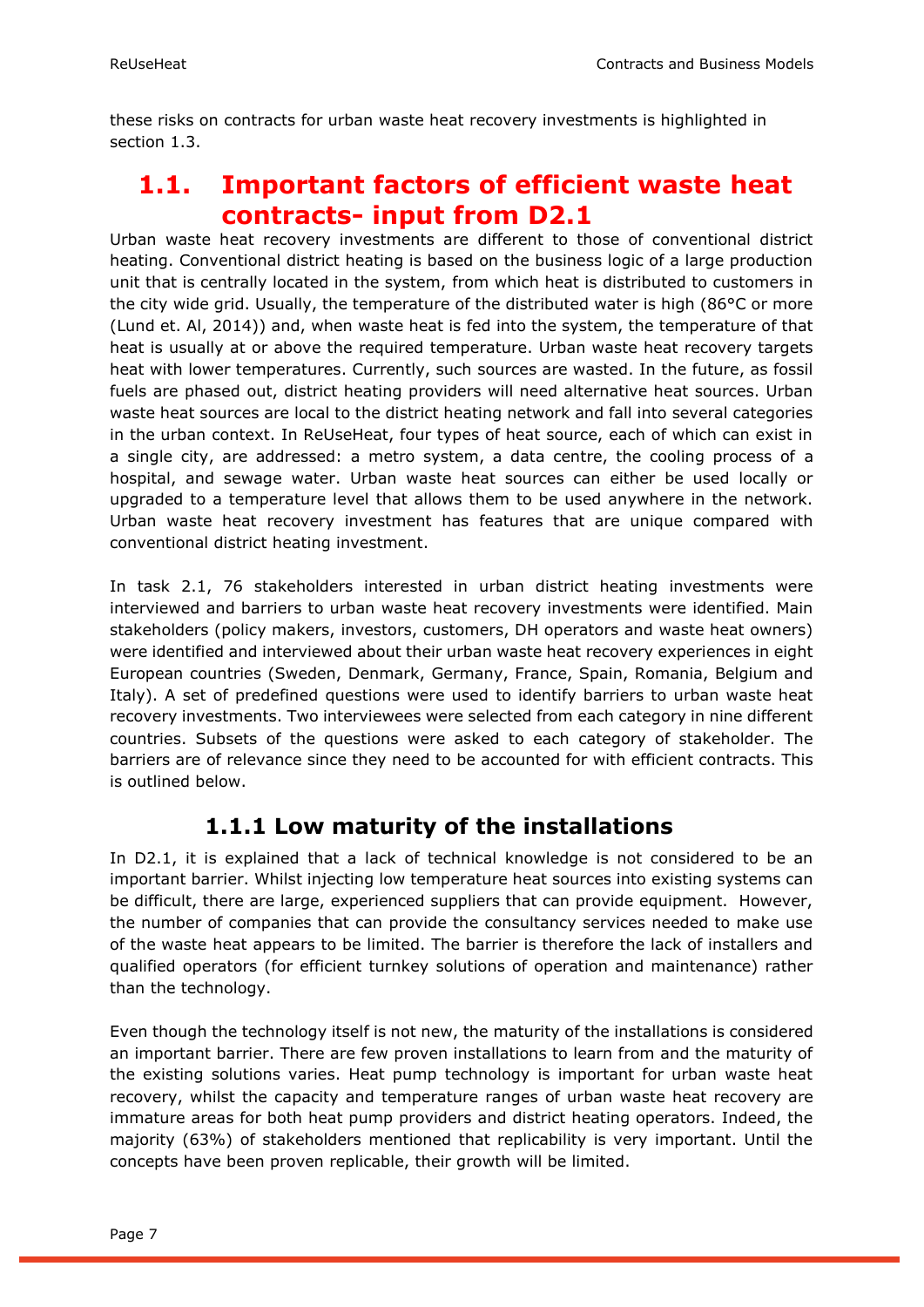*From the point of view of contractual arrangements, the low maturity of the installations creates additional risk compared to the conventional solution. There is uncertainty regarding the performance and efficiency of the urban waste heat recovery installations that needs to be explained to a potential investor. In a contract, the low maturity of the installations can necessitate an increased risk premium for the urban waste heat recovery investment.*

### **1.1.2 No legal framework in place and incentives for RES and CHP**

<span id="page-7-0"></span>In D2.1, it is found that there is no specific/standardised permit procedure for urban waste heat recovery. There are no standards linked to urban waste heat, and so contracts need to be drawn up from scratch, potentially causing delays, uncertainty and increased risk to involved parties. In France, there is a legal framework for waste incineration plants that valorises the heat recovery for the company's own use, but no specific framework for external users. In Spain, there is a legal framework related to waste energy recovery without specifying clear obligations for those who are developing such solutions to be efficient in terms of energy & carbon footprint. In Sweden, there is law related to district heating. In each of these three countries, however, the legal framework does not account for urban waste heat recovery.

Another issue that has been identified is that, whilst there are direct incentives for RES and CHP, none exist that target urban waste heat recovery specifically. This can make the business case for urban waste heat recovery difficult.

*From the point of view of contracts, the fact that there is no standardised approach to valorise the urban waste heat recovery investments creates a hurdle for its undertaking. If the investment requires a lot of time and money to arrive at an efficient contract, the ambition to undertake the investment can diminish. In addition, current incentive structures targeting the European transition from fossil fuels to renewable energy does not favour urban waste heat investment.*

### **1.1.3 The value of heat is subjective**

<span id="page-7-1"></span>Domestic heat demand is highly dependent on weather conditions and thus demand in the winter months tends to be higher than in the summer. This means that, arguably, the cost of that heat should also be dependent on demand and, therefore the outside temperature. The value, however, is a matter of opinion. From the stakeholder interviews it was found that the outside temperature and/or season can be taken into account when calculating the price paid to the heat provider. This was reported for district heating schemes in several cases during the interviews. In one case in Sweden, it was written into the contract that no heat would be purchased if the outside temperature exceeds 7 degrees Celsius. In another case, the contract was written such that heat is provided for free during the summer months. In the latter case, there is a dependence on the season rather than the specific temperature, making the situation more predictable and thus less risky for the heat provider.

In D2.1, another issue relating to seasonality was identified. Some heat providers may still require heat to be extracted during the summer months when demand for heat is low. In extracting the heat, the heat provider receives a service in cooling making significant cost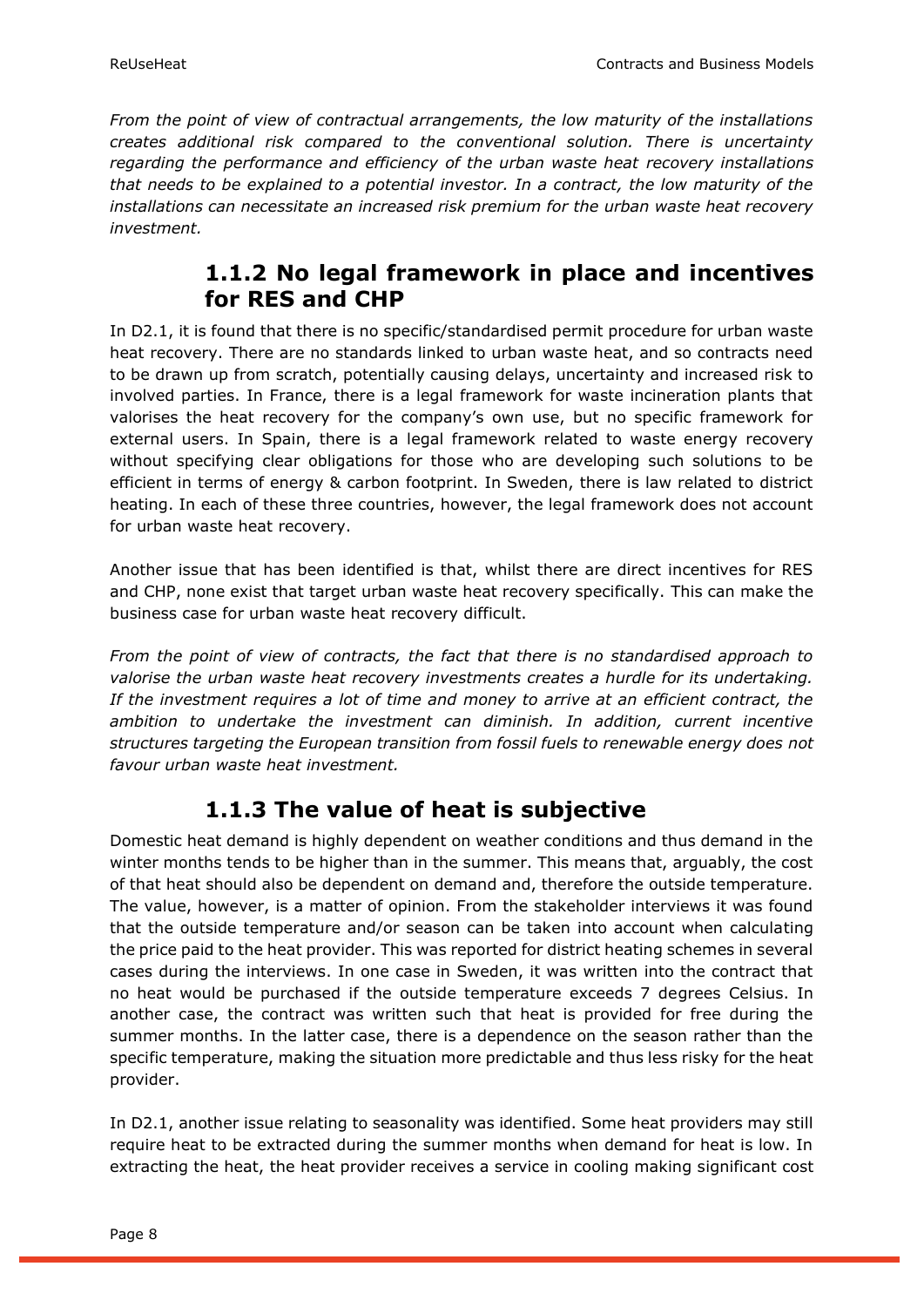savings. If the receiver is no longer able or willing to receive that heat, the provider must make alternative, usually more expensive, arrangements.

One German owner of excess heat states that the value of the heat is based on a calculation of flow, temperature levels, period, etc. Two Swedish owners of excess heat companies have a well-defined pricelist for the energy produced from the DH Company and urban waste heat is considered a green heat production.

*In terms of efficient contracting, the value of the heat needs to be well defined. If the value is linked to seasonal demand, it should be accounted for in the contract. To manage heat extraction during summer, it can be written into the contract that the heat receiver must receive at least a fixed amount of heat all year round.*

### **1.1.4 The payback period is long**

<span id="page-8-0"></span>In D2.1 it is was explained that the payback period for urban waste heat recovery investment is difficult to estimate. The responses of the interviewed stakeholders who were able to quantify the payback period of the investment (9 interviewees) indicates long payback periods for urban waste heat recovery installations (15 years or longer). This is depicted in the figure below.





*Figure 1: The payback of urban waste heat recovery investments, based on experiences from stakeholders in different countries*

*From a contractual point of view, it is important to include a renegotiation clause. Over long time periods, many unexpected things can happen that impact urban waste heat recovery investment. A renegotiation clause can make the investment more attractive to investors since it reduces the investment risk.*

### <span id="page-8-1"></span>**1.2. Important factors in efficient waste heat contracts- input from existing research**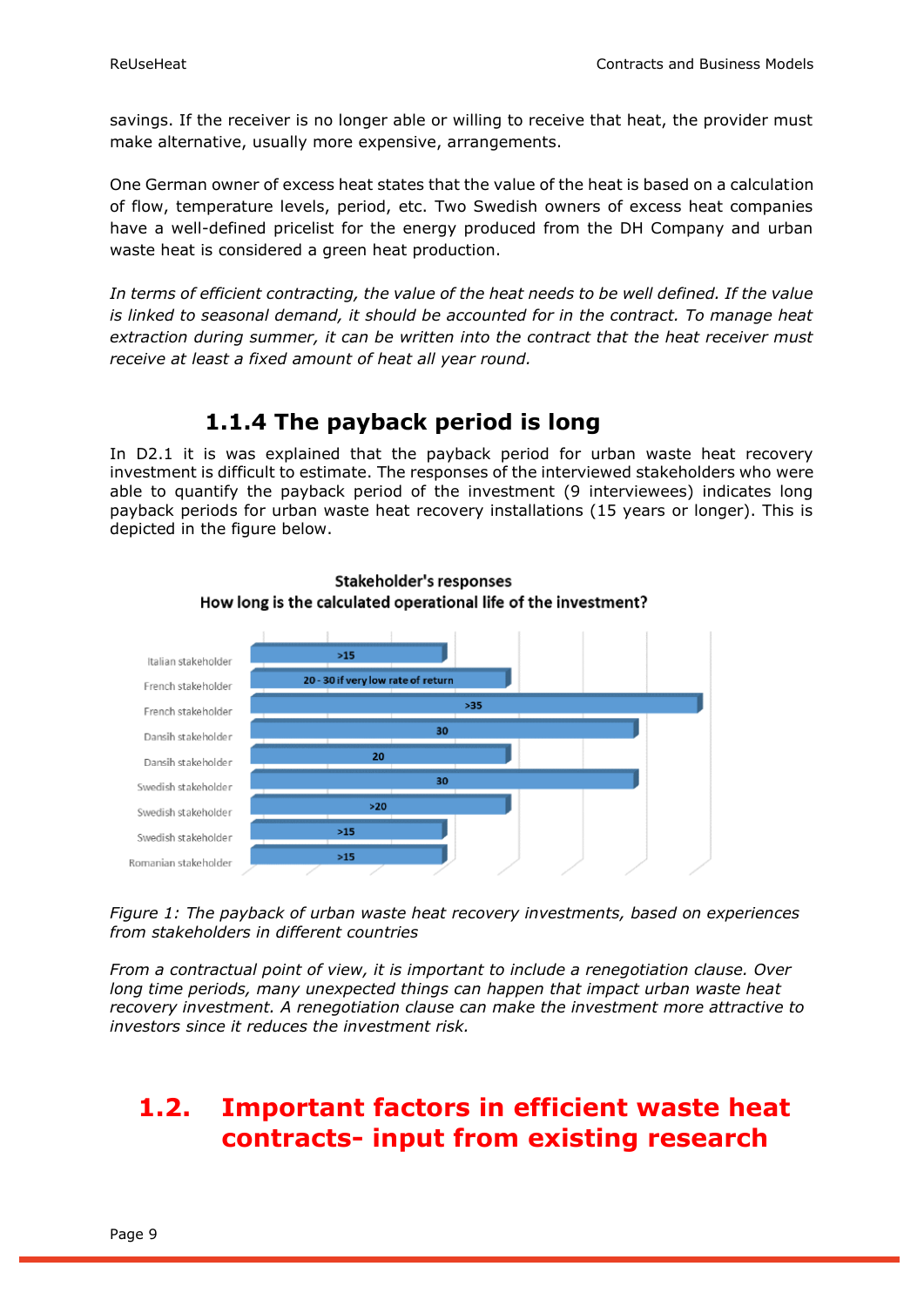### **1.2.1. Asymmetric information**

<span id="page-9-0"></span>Theory confirms the findings from 2.1, that the provider and the district heating company often hold different views of the quality of the excess heat. The industry tends to claim that the available heat is of premium quality, which should be reflected in the price, whilst the district heating company may disagree.

Another level of complexity concerning excess heat recovery investments is asymmetric information regarding the inputs and outputs of each party in the collaboration (Viétor et al, 2015; Meggers and Leibundgut, 2011).

*It is critical to arrive at a mutual understanding of the value of the waste heat for successful urban waste heat recovery. This is a challenge that is already present in high temperature waste heat recovery. It is also important for all parties to understand each other's business and processes in order to account for factors such as annual maintenance periods, time spans of lower/ higher activity etc.* 

### **1.2.2. Shared incentives**

<span id="page-9-1"></span>To arrive at a profitable excess heat recovery investment, shared incentives are imperative (Lygnerud, 2018). Incentives that target the operational phase address several aspects identified also in D2.5. Such aspects are linked to supply, operation, maintenance, pricing, insurances, quality assurance, monitoring, billing, renegotiations and settlement of disputes.

<span id="page-9-2"></span>*Split incentives of different aspects need close monitoring. This is also relevant for low temperature heat recovery.*

### **1.2.3. Termination of the waste heat source**

The risk that the excess heat provider will terminate its industrial activities constitutes a barrier to waste heat recovery investments. In one study (Viétor et al, 2015), several respondents addressed the risk of reduced heat availability because of closure, relocation, or modification of the local production process that creates the excess heat. The risk of closure of the industry was also mentioned as a key factor in a study of factors that promote or inhibit district heating collaborations between industry and utilities (Lygnerud, 2015). It has, in at least one case, been argued that waste heat recovery can actually offset, or at least reduce, the risk of a company closing down, since remuneration for the recovered heat can become an additional revenue stream to support the industrial process (Avgerinou et al, 2017).

*The risk of closure of the heat supplier is also present in the context of urban waste heat recovery. The volumes recovered, however, are lower than in high temperature recovery which means that the loss in such a case is lower and less important. A possible advantage of urban waste heat recovery is the installation of multiple heat sources and therefore a reduction in the risk of failure. Actions and responsibilities in the event of a failure of an installation should be written in the contract.*

## <span id="page-9-3"></span>**1.3. The factor of risk- input from D2.5**

D2.5 covers the topic of risk and provides a more in depth discussion of this area. From a business perspective, the aim of a contract negotiation should be to maximise value and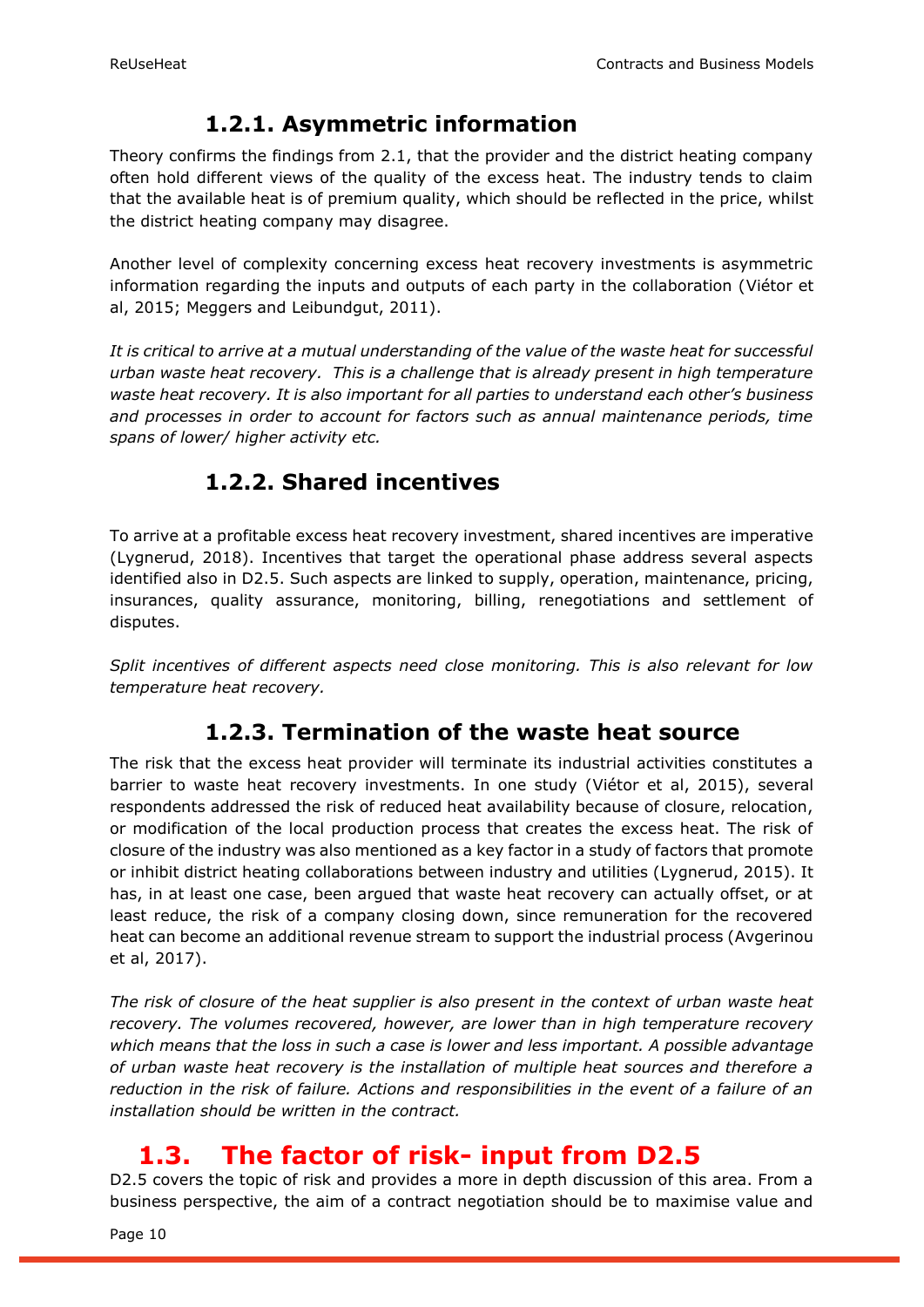to minimise risk. Risk and expected value are, of course, intrinsically linked so an increase in the expected value of a contract may come at a cost of increased risk. The aim for the business will therefore depend on how it chooses to balance these two aspects (it should, of course, go without saying that a business should always choose to increase the expected value if that comes at no cost to the risk and decrease the risk if there is no corresponding fall in value). Entering into a contractual arrangement can carry a wide variety of different risks for a business, particularly if the contractual period is long, as can be the case in district heating in which contracts often cover a period of ten years or more.

### **1.3.1. Risk**

<span id="page-10-0"></span>Risk is often considered to be either exogenous or endogenous (Danielson and Shin, 2003). Exogenous risk is that which comes from outside of the system and therefore cannot be influenced and endogenous risk is that which is caused by the behaviour of stakeholders. The concept was first described in the context of financial markets which are vulnerable to both types of risk. For example, a natural disaster such as an earthquake would fall into the exogenous category since this is out of the control of those participating in the markets. Panic selling of shares leading to a financial crash, on the other hand, is an endogenous risk since it is caused directly by the actors in the market.

The concept of exogenous and endogenous risk is important in the context of contracts. Events that lead to exogenous risk cannot be influenced and thus the target in a contract negotiation should be how to deal with that risk and which party should take that risk on. Endogenous risk, on the other hand, may, in some cases, be reducible and thus the overall risk to all parties can be reduced providing an incentive for all parties to cooperate in contract negotiations.

The distinction between exogenous and endogenous risks can be made in the context of district heating. An example of an exogenous risk would be a big reduction in heat demand resulting from Government subsidies for insulation or increases in the mean temperature due to climate change. An endogenous risk, on the other hand, would be a change of ownership of one of the parties that leads to it pulling out of an agreement. The distinction between exogenous and endogenous risk is a useful one in the negotiation of contracts because it allows the parties to differentiate between those risks that can only be mitigated (i.e. exogenous) and those that can potentially be reduced (endogenous). Risk assessment refers to the process of identifying potential risks and their severity. Risk management is the process of responding to that risk. Responses to risk generally fall into one of four categories (i) Avoidance, (ii) Mitigation, (iii) Acceptance and (iv) Transfer.

With *avoidance*, the aim is to make changes to avoid the risk entirely. For example, in district heating, increases in the cost of electricity can be a risk if an electric heat pump is in use. This could be avoided by finding a solution that does not use a heat pump. Risk can be *mitigated* by taking steps to reduce its severity either by reducing its likelihood of occurrence or its impact. For example, this could involve building more resilient infrastructure that is less vulnerable to extreme events. A stakeholder may choose to *accept* the risk and budget for its potential cost. For example, an energy company may choose to increase its cash reserves for such an event. A risk can be transferred to someone else through some contractual arrangement. For example, an energy company may decide to buy an insurance policy to insure against damage to its infrastructure.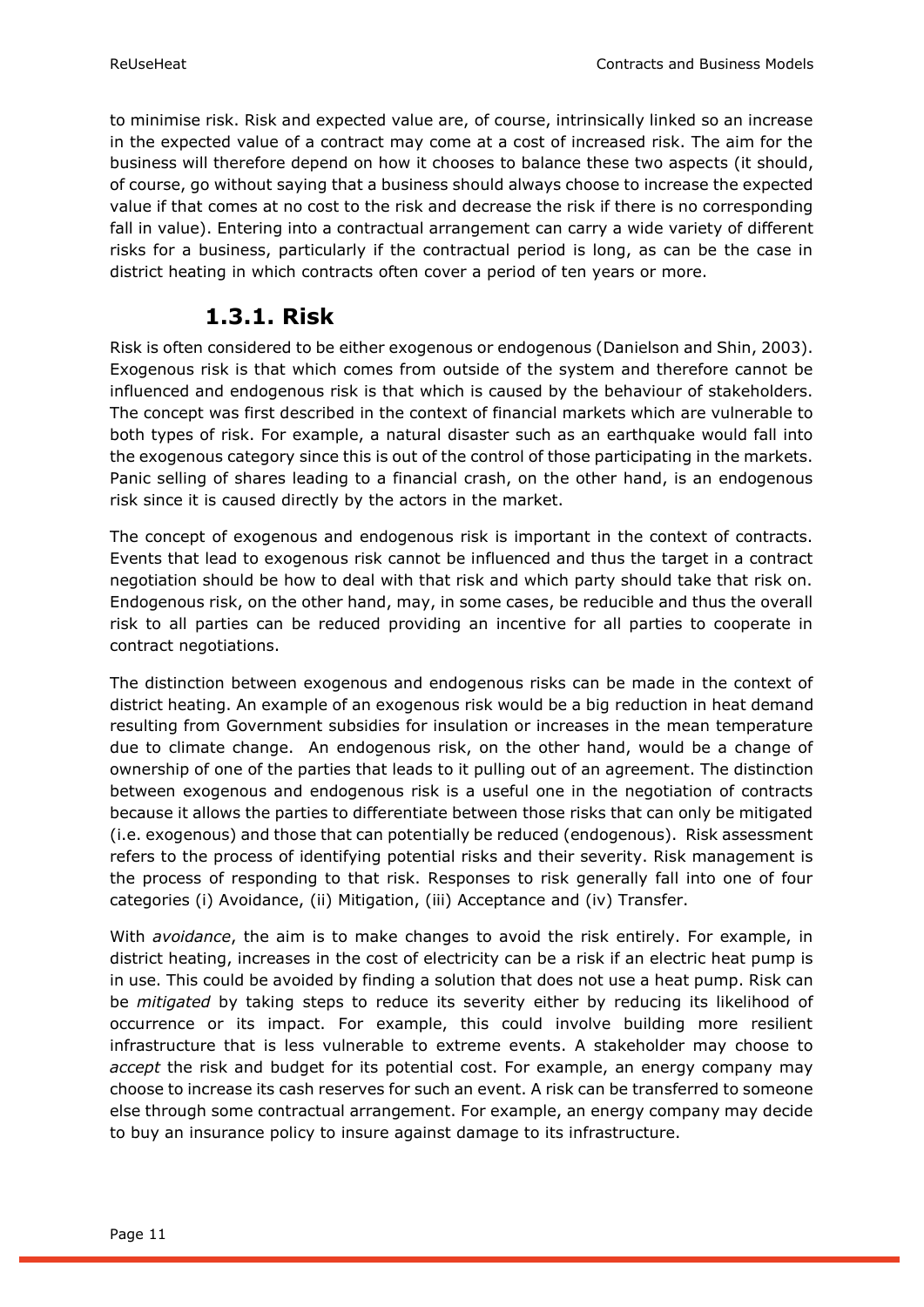### **1.3.2. Contract negotiations are transfers of risk**

<span id="page-11-0"></span>A contract negotiation is largely about transferring risk between two parties. The risk transfer approach taken will impact the adopted business model. In chapter 3, attention is given to business modelling. Below, risk management approaches are listed.

It is in each party's interests to maximise the value to them and to minimise its risk. There are two ways to do this. Firstly, a party can negotiate a greater proportion of the overall value of the project and/or a lower proportion of the risk. This, of course, would have a negative effect on other involved parties and so the success of this would depend on their negotiating position, skill at negotiating etc. The other way a party can improve its position is to work together with other parties to increase the value and/or reduce the risk of the entire project and to maintain the same proportion of each. In theory, it should be in each party's interests to maximise the combined value for all involved parties whilst minimising the combined risk. Of course, the strategy that maximises the combined value will almost certainly not be that which provides satisfactory value and risk to all parties individually. In that case, carefully chosen contractual arrangements can be made to spread both the risk and the expected value in some mutually agreed way. As such, if all parties agree to such an approach, each one can improve their position.

The steps in the process described above are as follows: (i) All involved parties agree on a number of different possible solutions. The parties work together to assess the overall economic value and risk of each solution and find ways to optimise them, (ii) Each party decides what proportion of the value and risk they believe they should receive and enter into negotiations and (iii) All parties attempt to agree on the apportioning of value and risk and find ways to transfer them.

Of course, the above process makes a number of assumptions that may not hold in practice. For example, the economic gain and risk expected by a party, particularly in the private sector, will very often be confidential as it tries to maximise its negotiating position (as well as to protect from other competitors not involved in the project). This makes working together to increase the overall value and reduce the risk far more difficult. Nonetheless, such a strategy seems a clear and sensible basis for contract negotiations.

A central role of contracts and to the process described above is the ability to transfer value and risk between parties. Within a project, transfer of risk and value can either be considered to be done `internally', that is between partners on the project or `externally', that is with other parties that are not involved in the project. In some cases, it may be possible to find simple ways to reduce the risk of the project without transferring it to another internal or external party.

In D2.5, categories of risk related to district heating projects are identified and discussed. For all district heating investments the risks listed below need to be accounted for (for details review D2.5).

- 1) Engineering risks
- 2) Project risks
- 3) Operations risk
- 4) Demand/ revenue risk
- 5) Supply risk
- 6) Environmental risk
- 7) Financial risk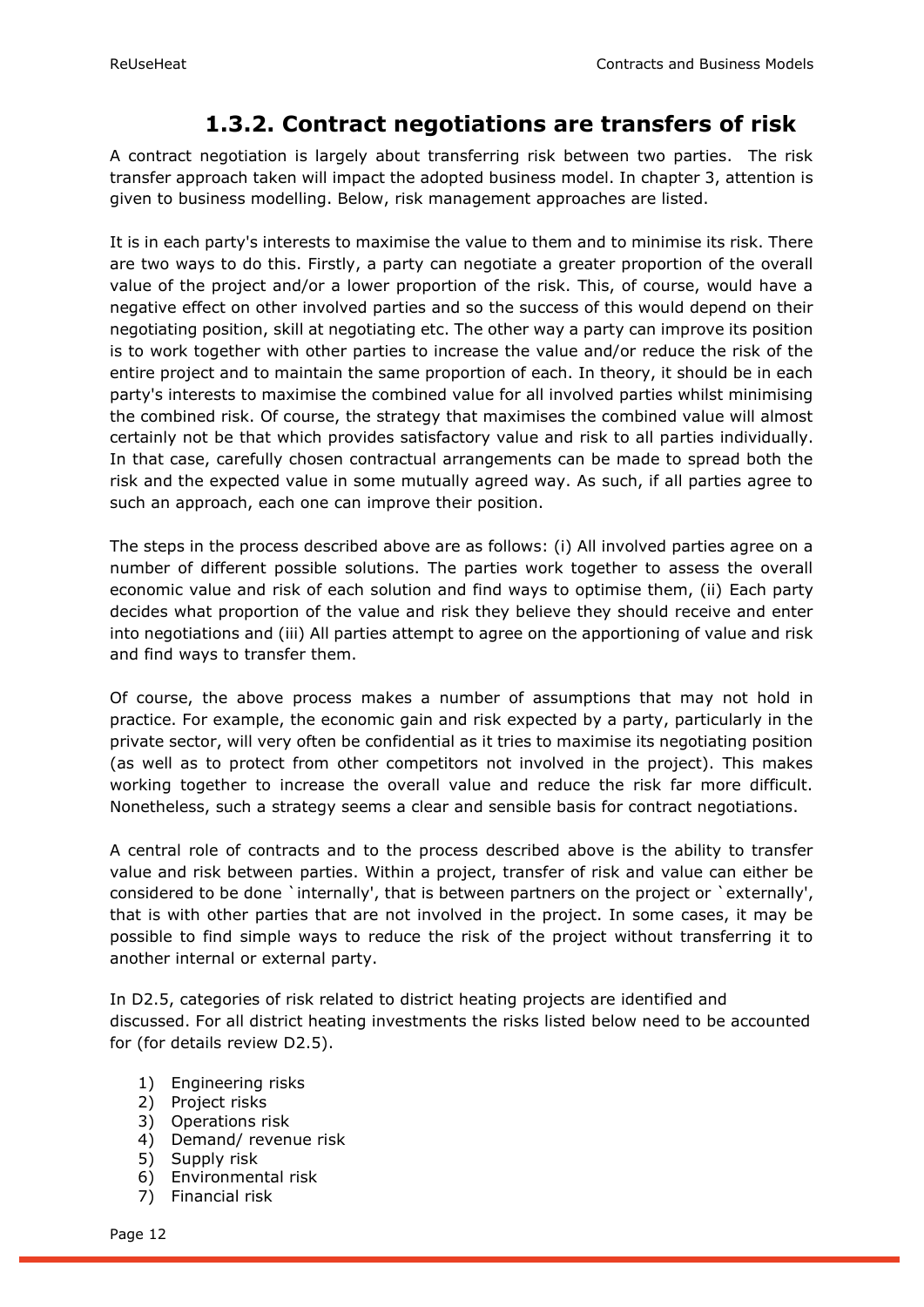- 8) Natural disaster risk
- 9) Performance risk
- 10) Legal risk
- 11) Regulatory risk
- 12) Political risk
- 13) Ramp up risk
- 14) Competitive risk

In analysing the ReUseHeat demosites, a set of risks specific to urban waste heat recovery investments was identified. Not all of the risks can be accounted for in a contract. Assuming that the contract targets the period after the project installation (e.g. targets the operational phase) there are four important risks to consider when writing the urban waste heat contract, displayed below. In conjunction with each risk, a possible way to manage it in a contract is provided.

- 1) *Failure to agree terms between partners*: Important factors are known (see 1.1 and 1.2) and should be specified in the contract
- 2) *Failure to agree transfer of responsibility for financial issues*: For example, the value of the heat must be decided upon, foreseen heat volumes and who is liable to compensate who if the heat recovery fails
- 3) *Unforeseen difficulties from novelty of the project*: The technical performance expected from the installation should be agreed upon as well as measures to take if there is a deviation.
- 4) *The heat source ceases to provide excess heat*: Include information on responsibilities and sanctions to take if the heat source ceases to exist

## <span id="page-12-0"></span>**Chapter 2- Contract theory**

Contract Theory studies the way economic actors create contractual arrangements, often in cases in which each actor has different information available to them. Contract theory is closely related to the `theory of the firm' (Coase, 1937) which studies the reasons for the existence of businesses rather than arrangements in which transactions are conducted over a market. Coase (Ibid) argued that, in a perfect market, there would be no need for firms and that, rather, entrepreneurs would enter into contracts with other agents as and when they needed to. The barriers to such an argument are `transaction costs', that is the cost of entering a market. Many transaction costs are directly related to the need for contracts. For example, contracts can be expensive to draw up and negotiate whilst ensuring that other parties are fulfilling their obligations can also be costly. Other transaction costs are related to contingencies that occur as a result of incomplete contracts, some of which are described below.

### **2.1. Complete and incomplete contracts**

<span id="page-12-1"></span>An important part of contract theory is the concept of complete and incomplete contracts (Grossman and Hart, 1986; Hart, 1995; Hart and Moore, 1990). A complete contract is an arrangement in which the rights and responsibilities of each party are set out for every possible eventuality. In practice, there are many barriers to the creation of complete contracts in the real world. Firstly, the number of possible eventualities is usually very high and thus it would be very difficult and time consuming to list them all. Secondly, even if a comprehensive list was attainable, it would be prohibitively time consuming and expensive to agree on a course of action in each possible case. Thirdly, in reality, there are always likely to be eventualities that have not been considered before and thus are not able to be covered in the contract.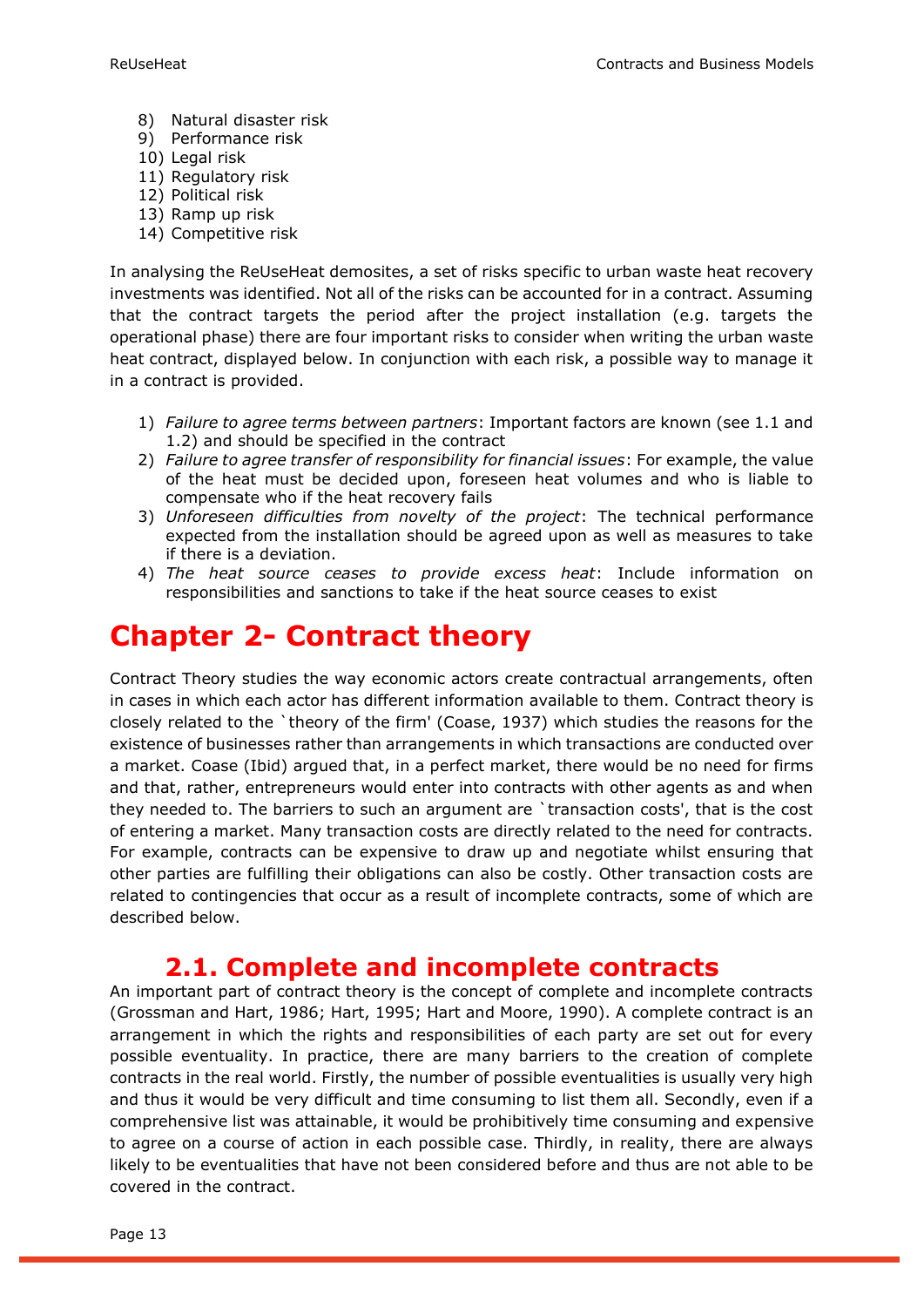Any contract that is not complete is defined as an incomplete contract. Since complete contracts are extremely rare in practice, almost all contracts in the real world are, by definition, incomplete. The result is that, in any contractual arrangement, the parties must be willing to negotiate at some point in the future to resolve contingencies not covered by the contract. This can be an expensive and time-consuming process and mediation is sometimes required.

### **2.2. Implications of Incomplete Contracts**

<span id="page-13-0"></span>Incomplete contracts can have a profound effect on the behaviour of different economic agents. The hold-up problem arises when an uncontracted contingency can be resolved to the mutual benefit of both parties but when at least one party is concerned that this will lead to another party having increased bargaining power and thus restraining from entering into that arrangement.

This is related to the game of `chicken', as described in game theory, which is often presented as a game in which two drivers head towards each other and must either continue or swerve. If neither driver swerves both driver die whilst, if one driver swerves and the other does not, the former is labelled a `chicken' (a slang term for a coward) and thus the other driver is said to gain in some way. In the context of contracts, the most beneficial outcome for both parties is that they both act to resolve the uncontracted dispute (i.e. both swerve) but they may not do this out of concern that the other party may take the opposite action and thus gain bargaining power over them.

Incomplete contracts can also affect the structuring of the supply chain from production to the supplier. Commonly, different parts of the supply chain are better conducted by different parties. For example, in a heating network, one firm may be best suited to the installation and maintenance of pipes whilst another may be well suited to servicing customers. For such an arrangement to succeed, however, contracts must be drawn up between various parties in the supply chain. If those contracts are expected to be significantly incomplete, those parties may be unwilling to enter into such an arrangement and may, instead, choose to manage a larger part of the supply chain. This process is called `vertical integration' and can make the supply chain less efficient.

### **2.3. Contract Management**

<span id="page-13-1"></span>Contract management is the process of an organisation monitoring contracts to ensure that the arrangement in question is still providing good performance in terms of risks and returns. Although this is usually done only with the interests of an organisation at heart, reducing exogenous risks and maximising the financial benefits of an entire project can be good for all parties involved. Contract management can also help to ensure that the parties most suitable to take on risk continue to do to so. In this document, it is argued that modelling and monitoring should be used to write contracts. It is also the case, however, that monitoring should be used in the context of contract management. Significant changes in the basis on which contracts were written may lead to the desire to renegotiate and, in many cases, this can be done through monitoring. Contracts often contain various obligations of different parties in the arrangement. By monitoring, it can often be ensured that these obligations are met.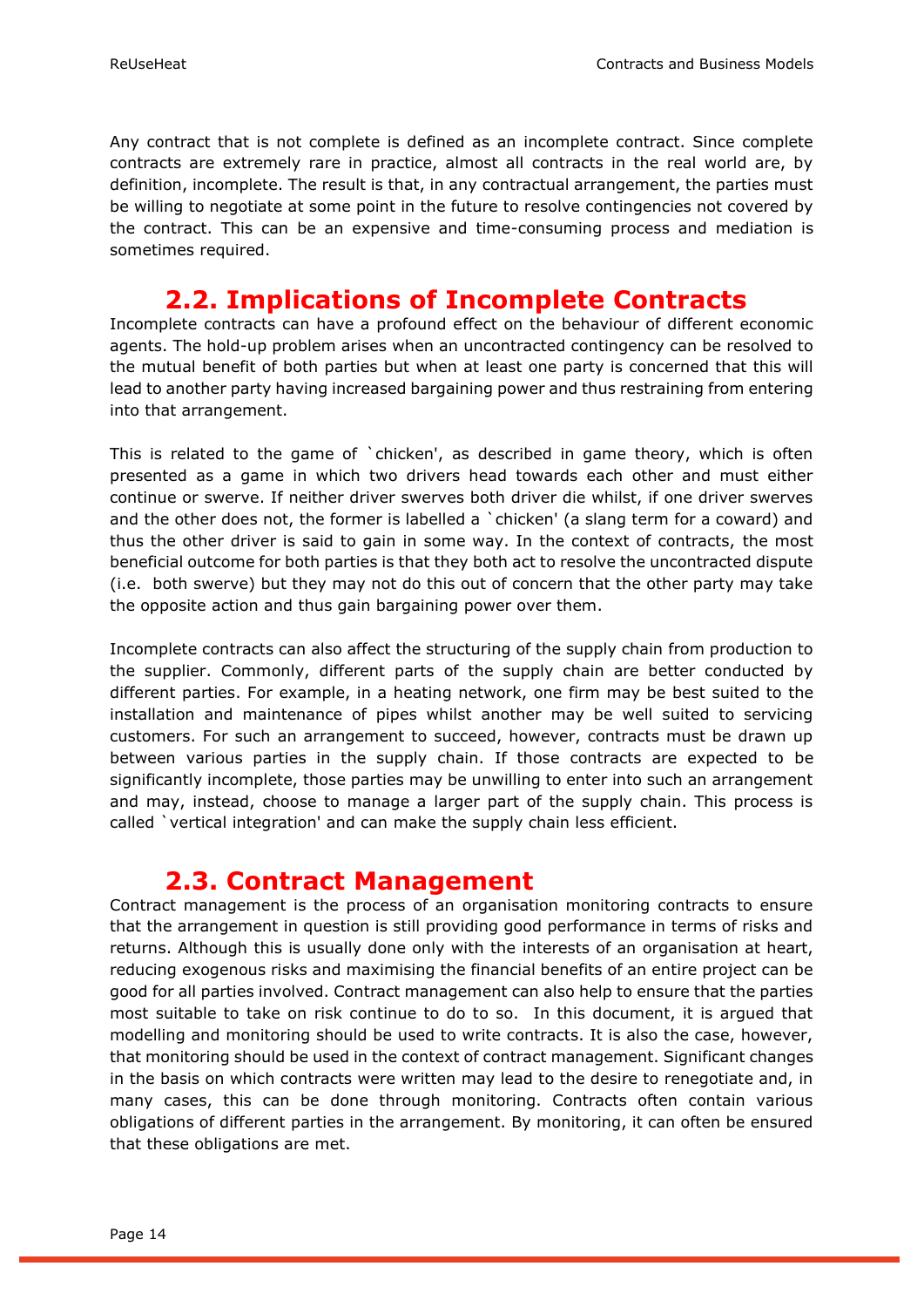## **2.4. Contractual choices**

<span id="page-14-0"></span>To summarise, there are known, important factors to consider when making urban waste heat recovery investments. The factors need to be accounted for in the contracts that are established. Doing so, the risks of (i) failure to agree terms between partners, (ii) failure to agree transfer of responsibility for financial issues, (iii) unforeseen difficulties arising from the novelty of the project and (iv) the termination of the heat source, can be managed. In the table below, the risk factors to account for, and proposals for how to deal with them, are provided.

| <b>Factor to consider</b>                                                                                                                                                                                     | Proposal for managing the factor                                                                                                                                                                                                                                                                                                                                                                                                                                                                                                                                                                                                                                                                                                                                                                                                                                                                                                                                                                                                                                                                                                                                                                                                                   |
|---------------------------------------------------------------------------------------------------------------------------------------------------------------------------------------------------------------|----------------------------------------------------------------------------------------------------------------------------------------------------------------------------------------------------------------------------------------------------------------------------------------------------------------------------------------------------------------------------------------------------------------------------------------------------------------------------------------------------------------------------------------------------------------------------------------------------------------------------------------------------------------------------------------------------------------------------------------------------------------------------------------------------------------------------------------------------------------------------------------------------------------------------------------------------------------------------------------------------------------------------------------------------------------------------------------------------------------------------------------------------------------------------------------------------------------------------------------------------|
| 1. Low maturity of the<br>installations (D2.1)                                                                                                                                                                | The low maturity of the installations necessitate carefully thought out<br>technical schemes. It is important to resort to existing knowledge and for<br>the parties to agree on the system installed as part of the contract.                                                                                                                                                                                                                                                                                                                                                                                                                                                                                                                                                                                                                                                                                                                                                                                                                                                                                                                                                                                                                     |
| 2. No legal framework in<br>place $(D2.1)$                                                                                                                                                                    | There is no single legislation or standardised framework on how to manage<br>urban waste heat recovery investments. It is imperative to know if there is<br>any other heat legislation in the country where the urban heat recovery will<br>take place, as well as any other relevant legislation to account for in the<br>contract.                                                                                                                                                                                                                                                                                                                                                                                                                                                                                                                                                                                                                                                                                                                                                                                                                                                                                                               |
| 3. The value of heat is<br>subjective (D2.1)                                                                                                                                                                  | The margin on the low temperature heat source is low and it needs to be<br>contrasted with the cost of electricity to operate heat pumps. It is important<br>to outline the effect of the season on the price of heat as well as on the<br>price of electricity.                                                                                                                                                                                                                                                                                                                                                                                                                                                                                                                                                                                                                                                                                                                                                                                                                                                                                                                                                                                   |
| 4. The payback period is long<br>(D2.1)                                                                                                                                                                       | Long pay back necessitates a renegotiation clause in the contract.                                                                                                                                                                                                                                                                                                                                                                                                                                                                                                                                                                                                                                                                                                                                                                                                                                                                                                                                                                                                                                                                                                                                                                                 |
| 5. Asymmetric information<br>(theory)                                                                                                                                                                         | Identification of the heat provider's processes and planned maintenance<br>periods is important. Compensation for deviations from determined volumes<br>etc. needs to be stipulated in the contract.                                                                                                                                                                                                                                                                                                                                                                                                                                                                                                                                                                                                                                                                                                                                                                                                                                                                                                                                                                                                                                               |
| 6. Shared incentives (theory)<br>a. supply<br>operation<br>b.<br>maintenance<br>c.<br>d.<br>pricing<br>insurance<br>e.<br>f.<br>quality<br>assurance<br>g. monitoring<br>h.<br>billing<br>i.<br>renegotiation | Shared incentives can be related to one or several aspects:<br>a) In the context of urban waste heat recovery, this<br>would be an agreement for the heat supplier to<br>supply heat at a fixed or variable price. If the price<br>is variable, the contract may also specify a<br>maximum price. The temperature of the heat, the<br>hours over which the heat is supplied and the<br>volume of heat would need to be specified in the<br>contract along with details of contingency plans for<br>when heat cannot be supplied, e.g. due to a<br>breakdown at the heat source.<br>In the case of urban waste heat recovery, this would<br>а.<br>need to contain details of which party operates<br>infrastructure such as heat pumps and pipes. In some<br>cases, different parties might operate different parts of<br>the infrastructure. The contract can also outline how a<br>non-delivery of waste heat can be managed.<br>b. In the case of urban waste heat recovery, maintenance<br>routines should be determined. It is, for example,<br>possible that some periods during the year are better<br>suited for maintenance than others (taking the process<br>generation waste heat into account as well as the<br>customer heat demand). |
|                                                                                                                                                                                                               | c. Pricing for waste heat supply, that is the amount paid<br>per unit to the supplier, depends very much on the                                                                                                                                                                                                                                                                                                                                                                                                                                                                                                                                                                                                                                                                                                                                                                                                                                                                                                                                                                                                                                                                                                                                    |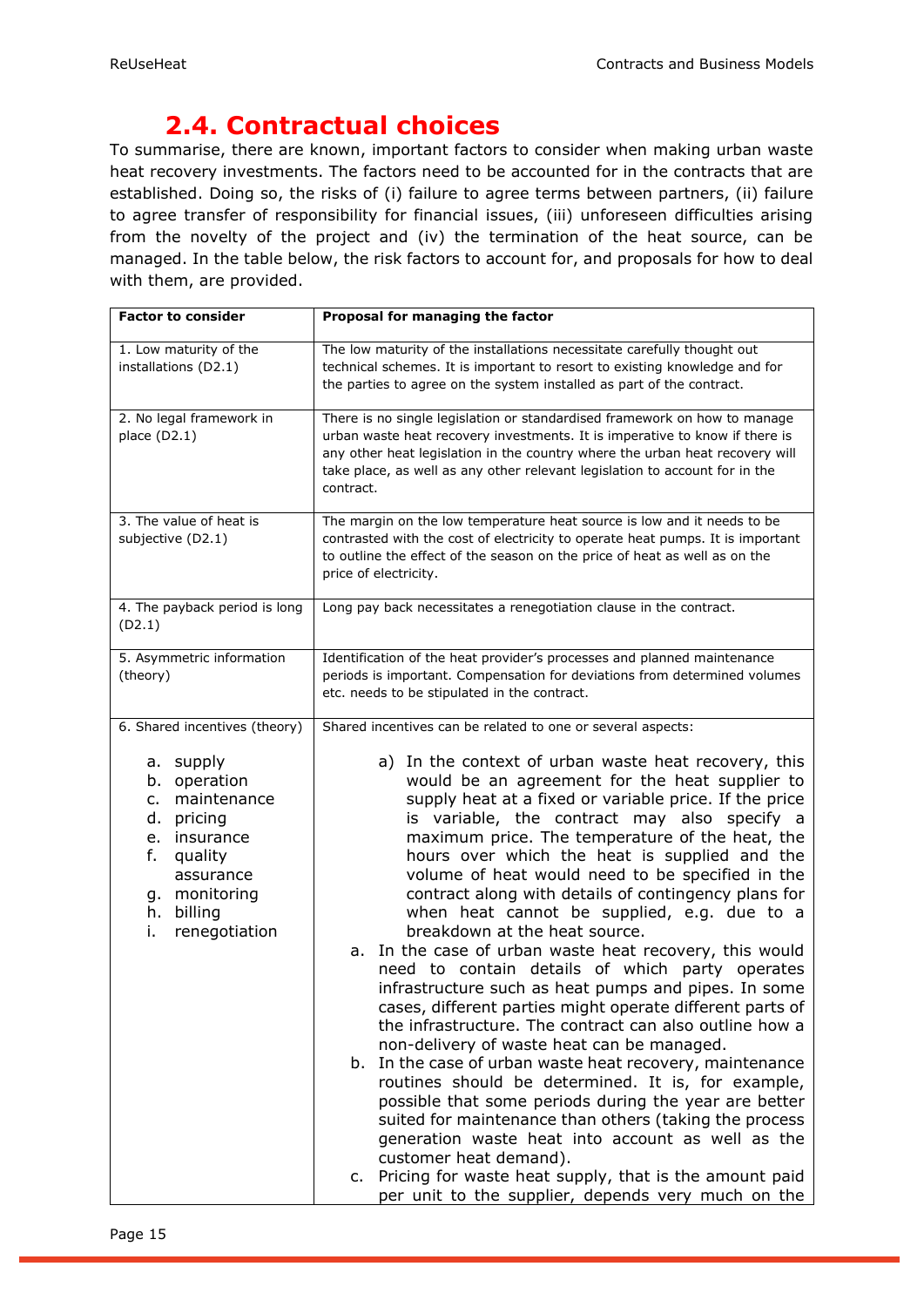|                                             | source and there is a need for innovative pricing<br>models which are realistic in terms of the price for the<br>customer and incentives for the supplier.<br>d. Clauses requiring that certain parties have some type<br>of insurance are often included in contracts. For<br>example, it may be necessary for the heat supplier to<br>have a certain level of public liability insurance or to<br>insure for any losses caused by irregularities in heat<br>supply that results in damaged equipment belonging to<br>other parties.<br>e.                                           |
|---------------------------------------------|---------------------------------------------------------------------------------------------------------------------------------------------------------------------------------------------------------------------------------------------------------------------------------------------------------------------------------------------------------------------------------------------------------------------------------------------------------------------------------------------------------------------------------------------------------------------------------------|
|                                             | f.                                                                                                                                                                                                                                                                                                                                                                                                                                                                                                                                                                                    |
|                                             |                                                                                                                                                                                                                                                                                                                                                                                                                                                                                                                                                                                       |
|                                             | A contract should specify minimum requirements on<br>g.<br>the quality, quantity, or, in the case of district heating,<br>temperature, of a supply. For example, a clause might<br>be entered to state a minimum level of waste heat that<br>should be supplied by the heat supplier. The Heat Trust<br>(Heat trust, 2019) is a voluntary scheme in the UK set<br>up in 2015 that 'sets out a common standard in the<br>quality and level of customer service that heat<br>suppliers should provide their customers'. Membership<br>of such a scheme should be stated in the contract |
|                                             | between operators of the network and the end user.<br>h. It is often necessary to monitor the supply process. For<br>example, in urban heat recovery the contract should<br>specify the hours at which heat should be supplied and<br>at what temperature. In the contract, it should be<br>stated which party has responsibility for monitoring<br>and confirming that what has been promised in the<br>contract is actually being supplied. Care should be                                                                                                                          |
|                                             | taken to avoid conflicts of interest.<br>Details of how payments will be made should be stated<br>i.                                                                                                                                                                                                                                                                                                                                                                                                                                                                                  |
|                                             | clearly in the contract. This should include the dates of<br>each payment, the amount to be paid, formulas for<br>payment increases and what should happen in the<br>event of non-payment. This also applies for urban<br>waste heat recovery investments.                                                                                                                                                                                                                                                                                                                            |
|                                             | Contracts, in the real world, never contain details on<br>j.<br>all possible eventualities (i.e. are always incomplete)<br>and thus events that are not covered must be resolved<br>in some way. The contract should contain details of a<br>process to be followed to allow such eventualities to be<br>resolved. Significant effort should be made to ensure<br>that, after such renegotiations, the scheme is still<br>viable and the cost of heat is kept affordable for the<br>end user. This is true for urban waste heat recovery                                              |
|                                             | investments.                                                                                                                                                                                                                                                                                                                                                                                                                                                                                                                                                                          |
| 7. Termination of heat<br>recovery (theory) | The sanction that should be applied in the event of the heat provider<br>terminating its activity must be specified, along with information regarding<br>who owns different parts of the installed equipment.                                                                                                                                                                                                                                                                                                                                                                         |

*Table 1: Contractual choices of importance to urban waste heat recovery investments*

### **2.5. Analysis of existing contract models**

<span id="page-15-0"></span>Ownership is an interesting parameter to investigate to understand contracts and business models in urban waste heat recovery. Both Jönsson (1986) and Andersson & Werner (2005) account for different forms of ownership in district heating but, in summary, DH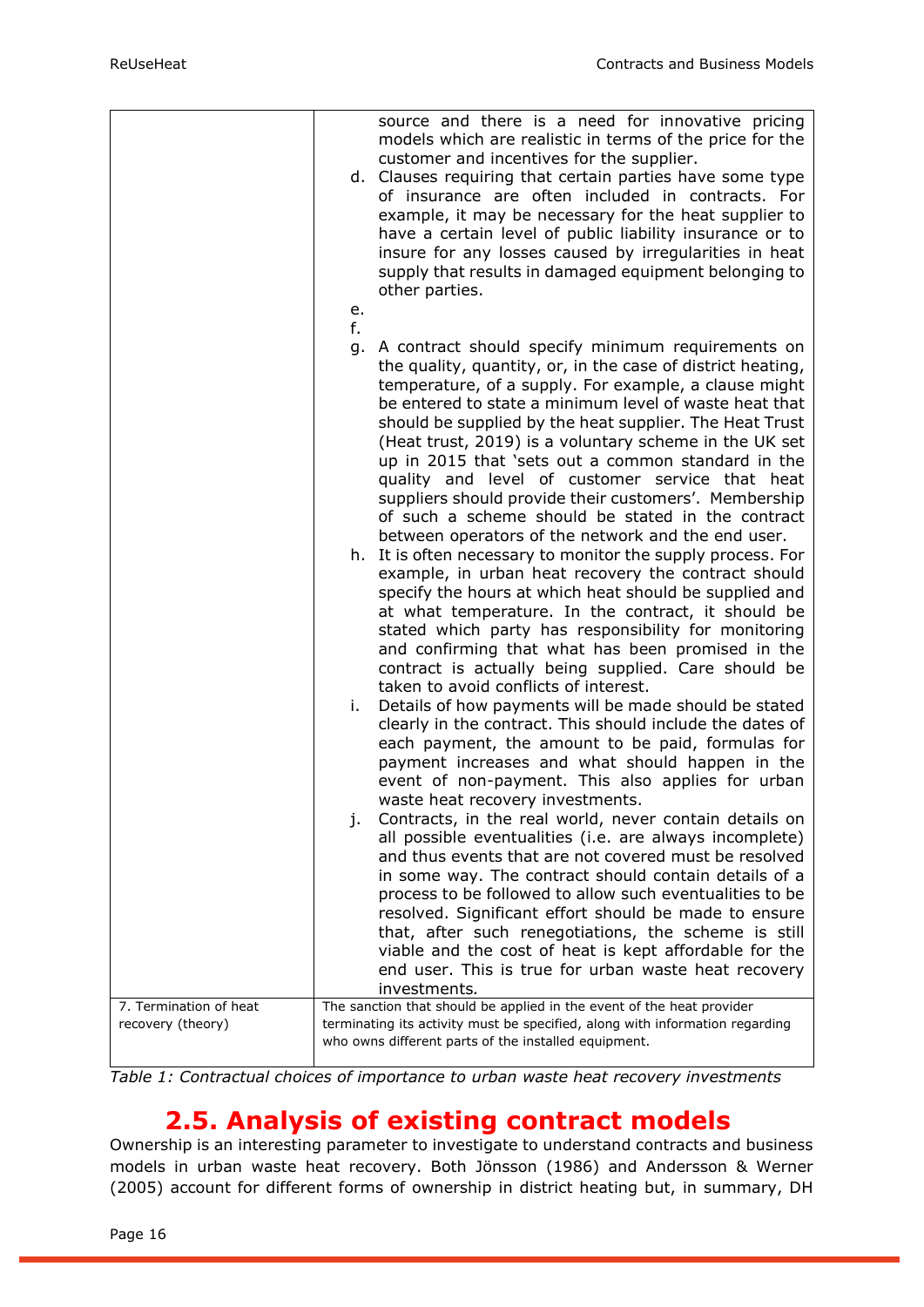companies can be owned by a private party, a municipality, the state or by different combinations of public and private parties. Urban waste heat recovery investments are likely to be undertaken between two private parties (both waste heat provider and district heating company are private in this context) or between a private party (the waste heat provider) and a public party (the district heating provider). It is probable that the urban waste heat recovery investments will be undertaken in countries in which there is knowledge and precedent of industrial waste heat recovery. Out of the EU28, Sweden and Germany recover the largest volumes of industrial waste heat (REF). Both markets are mature heat markets characterised by widespread municipal/ regional ownership of district heating companies. Hence, it is assumed that Public-Private-Partnerships (PPP) are the most relevant framework for designing efficient contracts for urban waste heat recovery. An analysis of known examples of PPP contracts in district heating is outlined below (2.5.1), along with analyses of energy performance contracts (2.5.2) and other forms of contractual arrangements between private parties (2.5.3).

### **2.5.1. Examples of contracts in Public-privatepartnerships**

<span id="page-16-0"></span>PPPs have a number of advantages and disadvantages when compared with projects managed and financed by either the public or private sector alone (Rodriguez, 2019). PPPs allow each sector to do what it does best. A private entity often specialises in designing, building and/or managing certain types of infrastructure, knowledge and experience that is often not available from the public sector. The public sector, on the other hand, may be better placed to represent the interests of the general public, provide cheaper finance (although very large private firms may be competitive) and have more influence on giving concessions such as use of land. Another potential benefit of PPPs is that private entities can be incentivised by the public sector to work efficiently and to a high standard. In theory, this should lead to fewer time over runs as the private entity is expected to work to maximise its profits. The combination of the private and public sectors working together to search for innovative solutions can also be highly beneficial. Perhaps one of the biggest benefits of PPPs to the public sector is the transfer of risk to the private sector, which may be better placed to deal with that risk. This shift can allow a previous politically or financially infeasible project to go ahead.

There are also a number of disadvantages to PPPs. When only a limited number of private entities are able to bid to partner with the Government (when the infrastructure project is very large or prohibitively specialised for example), the benefits to be gained from competition can be lost. Another potential disadvantage is that it can be difficult to assess the ongoing performance of the project either during the construction process or during operation. PPPs can also be difficult to justify politically as much of the general public may be opposed to such arrangements due to objections about private profit making. Perhaps one of the biggest risk of PPPs to the public sector is the failure of contractual arrangements with the private sector. All contractual arrangements in the real world are incomplete and thus some form of renegotiation must be performed with the occurrence of events not covered by the contract. This can be problematic because the private sector is often better placed for such renegotiations through greater experience or access to more expensive legal teams. The results of renegotiations are very often increased costs for the public sector.

Below are examples of standardised PPP contracts (Wikipedia, 2019):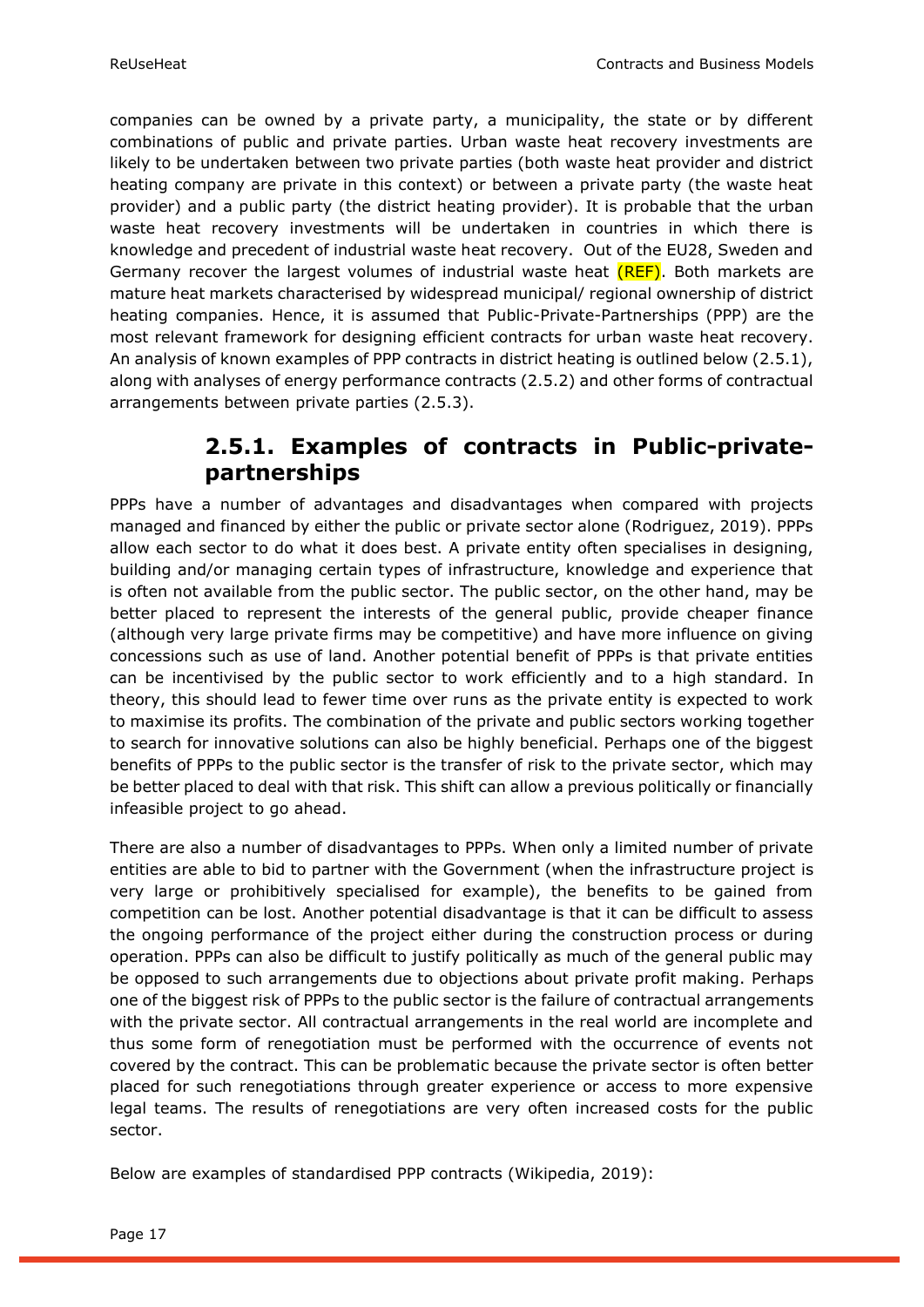#### (a) Build Operate Transfer

A Build-Operate-Transfer (BOT) is a project financing arrangement in which a private entity is given a concession to finance and build some facility and then operate it for a fixed period of time, called a concession period, during which the initial investment can be recouped. After this period of time, ownership of the facility is transferred to the public sector, usually without any money changing hands. In order for a BOT arrangement to go ahead, the Government usually gives a concession, such as permission for land use. Rather than recouping all costs through charges to customers, the private entity often receives a fee from the Government over the concession period. The concession period is typically long, lasting several decades.

#### (b) Build-Own-Operate-Transfer

A Build-Own-Operate-Transfer (BOOT) arrangement is similar to a BOT but differs in that the private entity owns the facility during the concession period. This can be a more attractive proposition for a private entity than a BOT because it allows them greater financing guarantees as a result of being the owner of the facility over the concession period.

#### (c) Build-Own-Operate

A Build-Own-Operate (BOO) arrangement is similar to a BOOT except that ownership of the facility does not transfer to the public sector at the end of the project. Under this arrangement, the Government does not provide any form of financing to the project but may provide favourable conditions such as tax breaks and other forms of preferential treatment (Gov.uk, 2019).

#### (d) Build-Lease-Transfer

Under a Build-Lease-Transfer arrangement, a private entity builds a facility and then leases that facility to the Government. At the end of the leasing period, the facility is sold to the Government at a previously agreed price.

#### *(e) Design-Build-Finance-Operate*

Design-Build-Finance-Operate (DBFO) is an arrangement in which a private entity designs, builds and finances a facility and is responsible for its operation but, at no point, owns that facility.

#### *(f) Design-Build-Operate-Transfer*

A Design-Build-Operate-Transfer (DBOT) arrangement is similar to a BOT except that the design of the facility is also carried out by the private entity. This sort of arrangement often occurs when the Government does not have the expertise or does not wish to be involved in the design process.

#### *(g) Design-Construct-Manage-Finance*

<span id="page-17-0"></span>A Design-Construct-Manage-Finance (DCMF) arrangement is similar to a DBFO but the private entity also manages rather than simply operates the facility. This kind of arrangement is common for the building and operation of prisons and hospitals.

### **2.5.2. Energy Service Companies (ESCO) and Energy Performance Contracts (EPC)**

An Energy Service Company (ESCO) is a company set up with the purpose of supplying energy or delivering energy savings. ESCOs can be of a commercial nature, i.e. aim to make a profit, or non profit-making, with the aim of providing a public service. An ESCO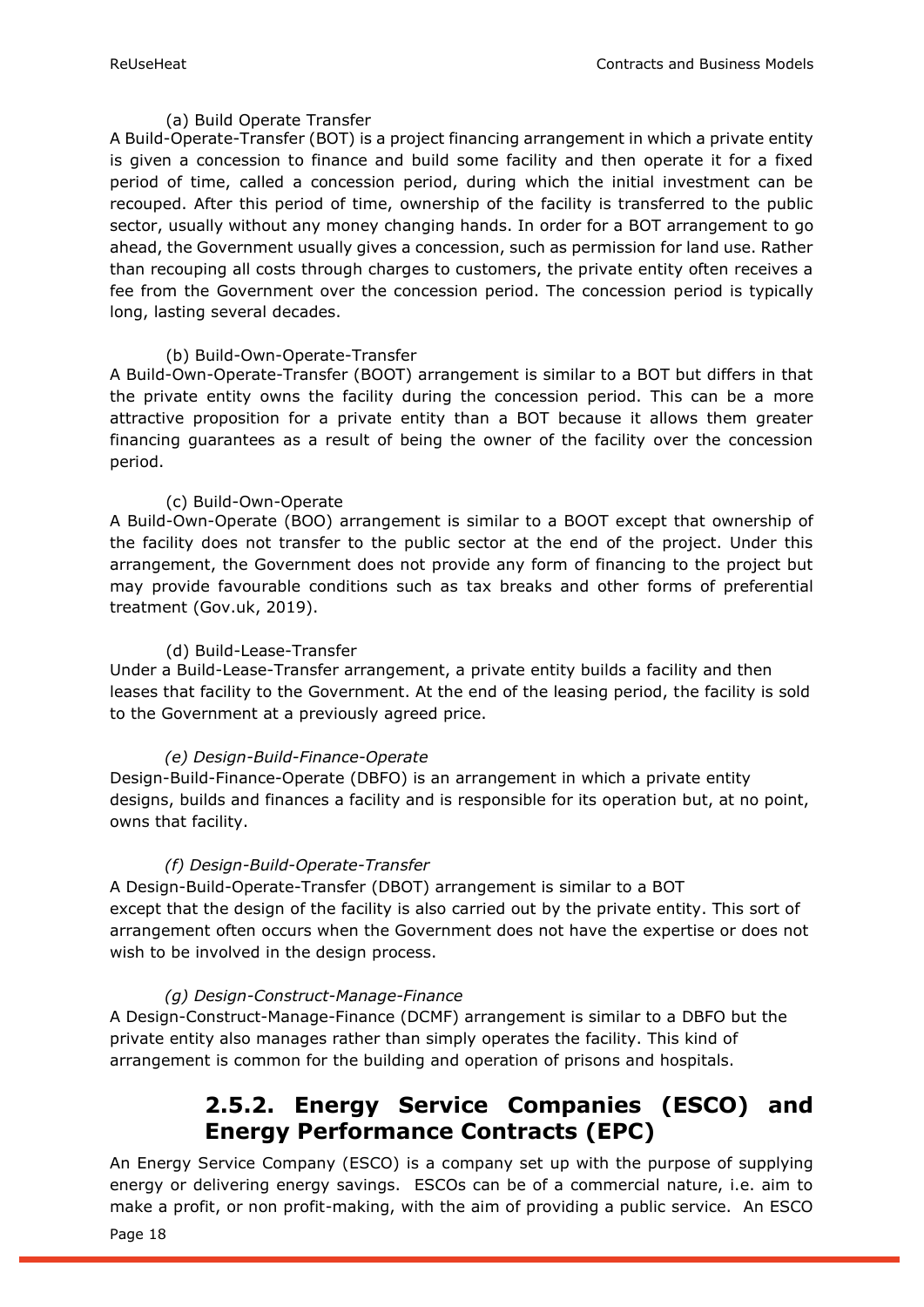can be owned by a single party or multiple parties which can be in the public or private sectors. Often, an ESCO is jointly owned by public and private sector companies and are thus an example of a public private partnership. This is the case for the Brunswick demonstrator on the ReUseHeat project, for example, which is owned and operated by Braunschweig Energy, an ESCO jointly owned by Veolia (75 percent) and the city of Brunswick (25 percent).

The creation of an ESCO has a number of advantages. Since it is a separate entity to its owners, it has limited liability meaning that losses are capped by the capital of the company and thus the risk is lower. This is particularly attractive to the public sector who are likely to be highly cautious about risks to the taxpayer. One potential benefit of a publicly owned ESCO is that, by owning its own company, the public sector can control to whom the energy generated is supplied and its cost. This can have a positive social effect with potential as a tool to tackle fuel poverty (Cirell, 2016).

An energy performance contract (EPC) is a contract for delivering energy efficiency savings to businesses that do not have the ability to fund it themselves (European Energy Efficiency Platform, 2019). The energy service can be provided by an ESCO. Under an EPC, energy efficiency improvements are made by the provider and the client repays the cost using savings resulting from the increase in energy efficiency. The service provider often guarantees the level of efficiency savings, thus reducing the risk to the client.

The UK government, for example, provides a standardised energy performance contract along with detailed guidance notes which can be tailored to the specific needs of the involved parties (Gov.uk, 2015). Energy Performance Contracts provide a potential basis for the provision of energy efficiency savings via urban waste heat recovery. This is particularly true in a case in which an existing district heating network seeks to connect to a new heat source.

### **2.5.3. Examples of contracts between private actors**

<span id="page-18-0"></span>The PPP solution is common in the mature district heating markets (like Sweden and Germany). In markets that are new to district heating, private solutions are more frequent. One market in particular that is inclined to private ownership is the UK. Based on an indepth study made by The Carbon Trust, a not-for-profit private company which aims to help organisations reduce their carbon emissions, relevant ownership model for district heating have been identified (Carbon Trust, 2019b). These are described below.

#### *(a) PipeCo Model*

Under the PipeCo Model, in a district heating scheme, the pipes are sold by the original developer to a different party. The owner of the pipes then charges a fee to the developer for their usage. The idea is that the pipes, which have a long life time of up to 60 years, and the heat generation infrastructure, which has a lifetime of typically 15 to 20 years, appeal to different kinds of investors.

The pipes are generally very expensive to install but require little maintenance and are thus a high cost-low risk asset with a predictable yield. Such an investment may appeal to a pension fund for example. At the same time, the original developer is not required to have the large outlay of laying the pipes on its books in the longer term and can therefore spend the money in other places instead. The PipeCo Model can also be of benefit when multiple nearby networks are built and designed to be connected at a later date.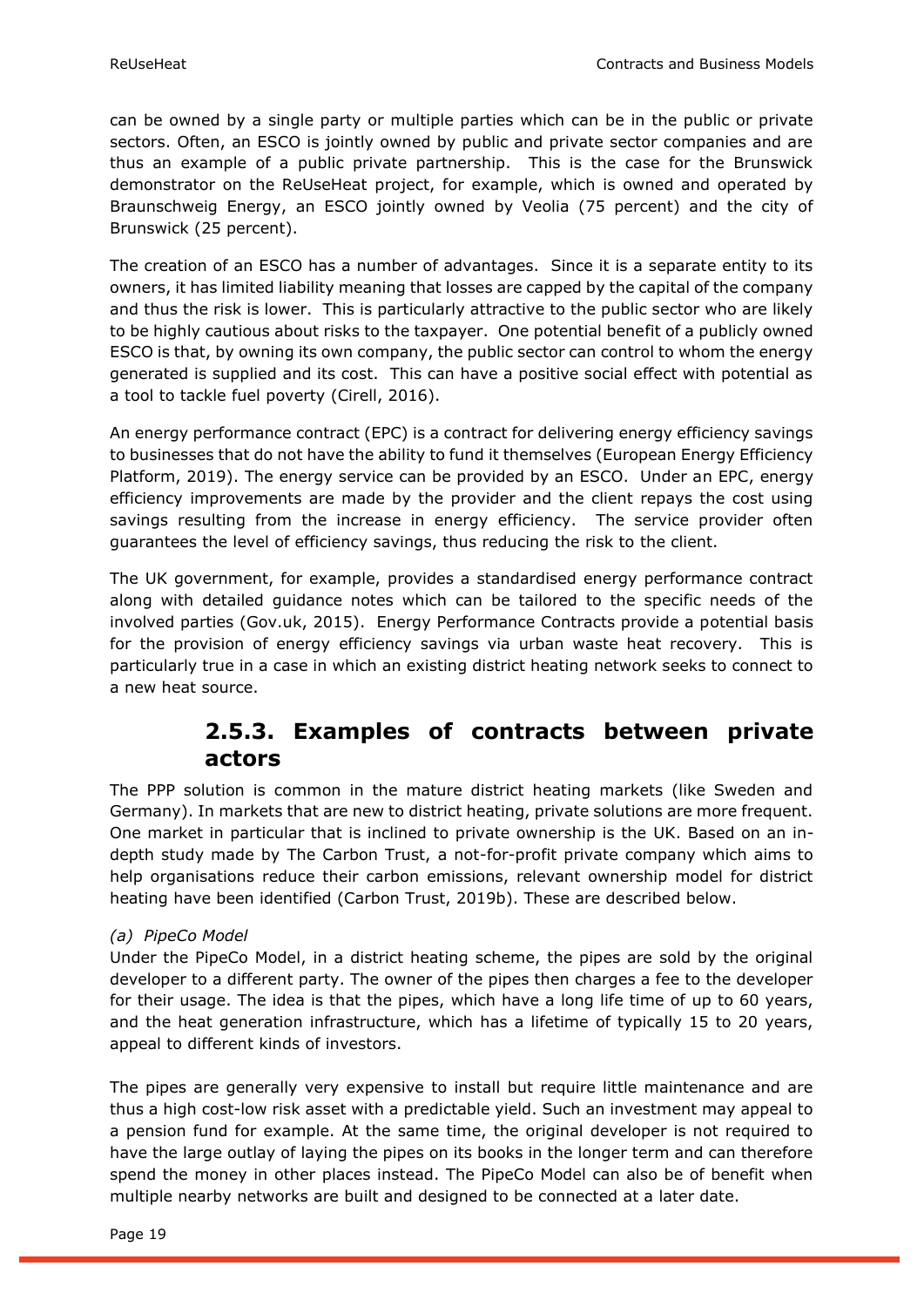#### *(b) AssetCo Model*

The AssetCo Model is very similar to the PipeCo Model but all of the assets are sold by the original developer to third parties who also operate and finance those assets. The original developer is only responsible for the retail of heat to customers and pays for the use of the assets. The potential benefit to the AssetCo over the PipeCo is the further easing of their balance sheet and the transference of risk to other parties.

#### *(c) Regional Framework*

To a district heating developer, both the PipeCo and AssetCo models pose a potential problem in that, in order to operate a viable business model, they require a number of projects to fund given that they may eventually sell some or all of their assets to third parties. The Carbon Trust's Regional Framework model proposes a model with which to bring together key partners to build multiple district heating schemes, each with a similar structure. One of the benefits of this model is the opportunity for economies of scale achieved from reduced capital costs, procurement costs and lowered risk. The increased number of projects can also make the investment more attractive for larger investors. The success of the Regional Framework relies on the existence of enough players in the market to provide adequate competition.

#### *(d) National Framework*

The National Framework is similar to the regional framework but is coordinated through a national coordinator. Under this model, financing and technical partners go through a process to be recognised under the national framework. Member organisations can then call on those partners thereby avoiding a costly procurement process. In the United Kingdom, the Government's Heat Networks Delivery Unit (HNDU) provides support to local authorities at the planning stage of proposed district heating schemes (Gov.uk, 2019).

### <span id="page-19-0"></span>**2.6. Summary of essential contractual elements**

The following list provides a summary of elements that should be included in heat supply contracts for urban waste heat recovery:

- Customer segments
- Key participants
- Key activities (operation of the production infrastructure, optimisation of production, sale of the thermal energy, etc.)
- Supply basic details: who will supply what to whom, how much they are required to supply etc. and for what price. The temperature of the heat, the hours over which the heat is supplied and the volume of heat, details of contingency plans for when heat cannot be supplied)
- Cost structure
- Key resources (sources of waste heat, electricity, water consumption, etc.)
- Technical and financial key performance indicators
- Mitigation
- Customer Relationships (Contractual relationship between heat producer and client, maintain the heat consumption during the project lifetime, assuring an efficient thermal energy supply service, etc.)
- Quality assurances
- Communication Channels
- **Monitoring**
- Renegotiation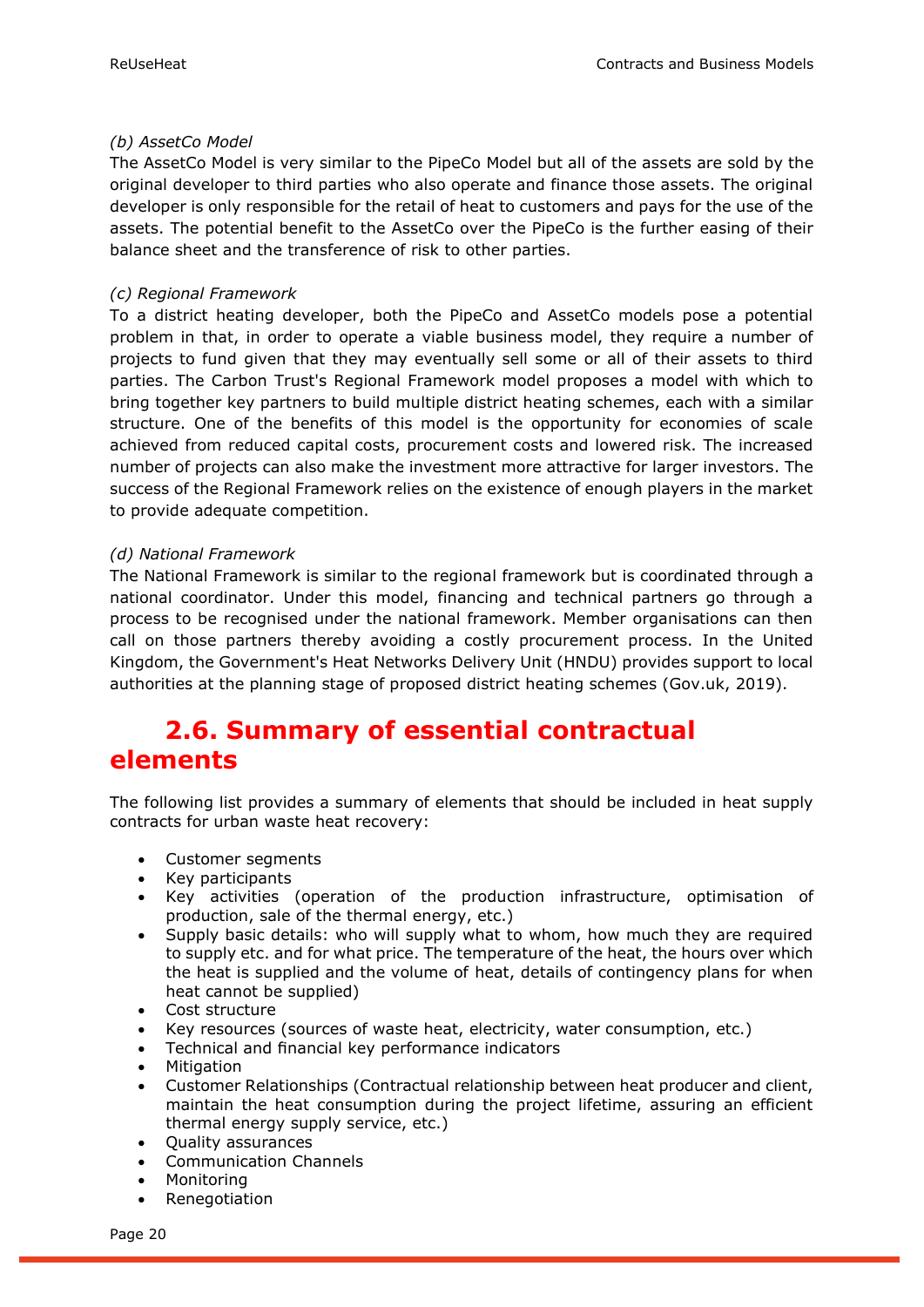## <span id="page-20-0"></span>**Chapter 3- Business model theory**

The contractual choices made can impact the way that business models for urban waste heat recovery investments are designed. This is the topic of this chapter.

In ReUseHeat, business models and contractual arrangements for the demonstrators are drafted in D2.4. To do this, the business model canvas framework is utilised. This framework is presented below.

### **3.1. Business model theory**

<span id="page-20-1"></span>Customers (value, relationships, and segments), resources (infrastructure, activities, partners, logistics) and the cost/income structure resulting from customer and resource choices are generic elements of business models (Chesbrough, 2010; Groth and Nielsen, 2015; Schaltegger, S, Lüdeke-Freund and Hansen, 2012; Osterwalder and Pigneur, 2010; Teece, 2010). While there is no universal definition of what a business model is, they can be a source of competitive advantage (Casadesus-Masanell and Ricart, 2010; Markides and Charitou, 2004; Morris et. Al, 2005; Magretta, 2002; Christensen, 2001) at least initially, until they are imitated (Teece, 2010). Business models are not to be confused with product market strategy (Magretta, 2002) since business models describe how different pieces of a business fit together but do not account for choices made to meet competition (Magretta, 2002). Business models do, however, seem to reflect strategy (Casadesus-Masanell and Ricart, 2010), but the two are not equivalent (Teece, 2010; Markides and Charitou, 2004; Morris et. Al, 2005; Magretta, 2002; Christensen, 2001; Zott Amit, 2008). Business models are also different from products, companies, industries, networks, technology, internal organization and value chains (Groth and Nielsen, 2015). It is known that business models develop over time, and some studies promote the idea that business model development is a tool for corporate renewal (Sosna, Trevinyo-Rodríguez, and Velamuri, 2010; Sköldberg et al, 2011; Demil and Lecocq, 2010; Johnson, Christensen, and Kagermann, 2008). Successful companies, it is argued, account for changing preconditions in the surrounding world through developing their business models. Good models secure long-term competitiveness and survival (Chesbrough, 2010; Johnson, Christensen, and Kagermann, 2008; Björkdahl, 2009; Giesen et al, 2007). There is no consensus on a definition of what a business model is or on how business model development is realised. Some researchers advocate that business model development is the result of a systematic and structured process (Chesbrough, 2010; Martins, Rindova and Greenbaum, 2015; Eurich, Weiblen, Breitenmoser, 2014). Others claim that it stems from trial and error (Chesbrough, 2010; Sosna, Trevinyo-Rodríguez, and Velamuri, 2010; Blank and Dorf, 2012). Whether companies develop their business models as a response to external pressures, internal changes or a combination of both is not clear (Demil and Lecocq, 2010; Martins, Rindova and Greenbaum, 2015; Frankenberger, 2013; Sheehan, and Stabell, 2007).

### **3.2. The business model canvas**

<span id="page-20-2"></span>The business model canvas (Morris et. Al, 2005) provides a framework composed of nine blocks and is widely used for understanding business models. It was developed jointly by academic researchers, government officials, professionals from different industries, analysts from different sectors and consultants interested in business modelling.

The canvas is a framework that explicitly addresses the components that are deemed relevant for understanding business change in district heating. The framework has been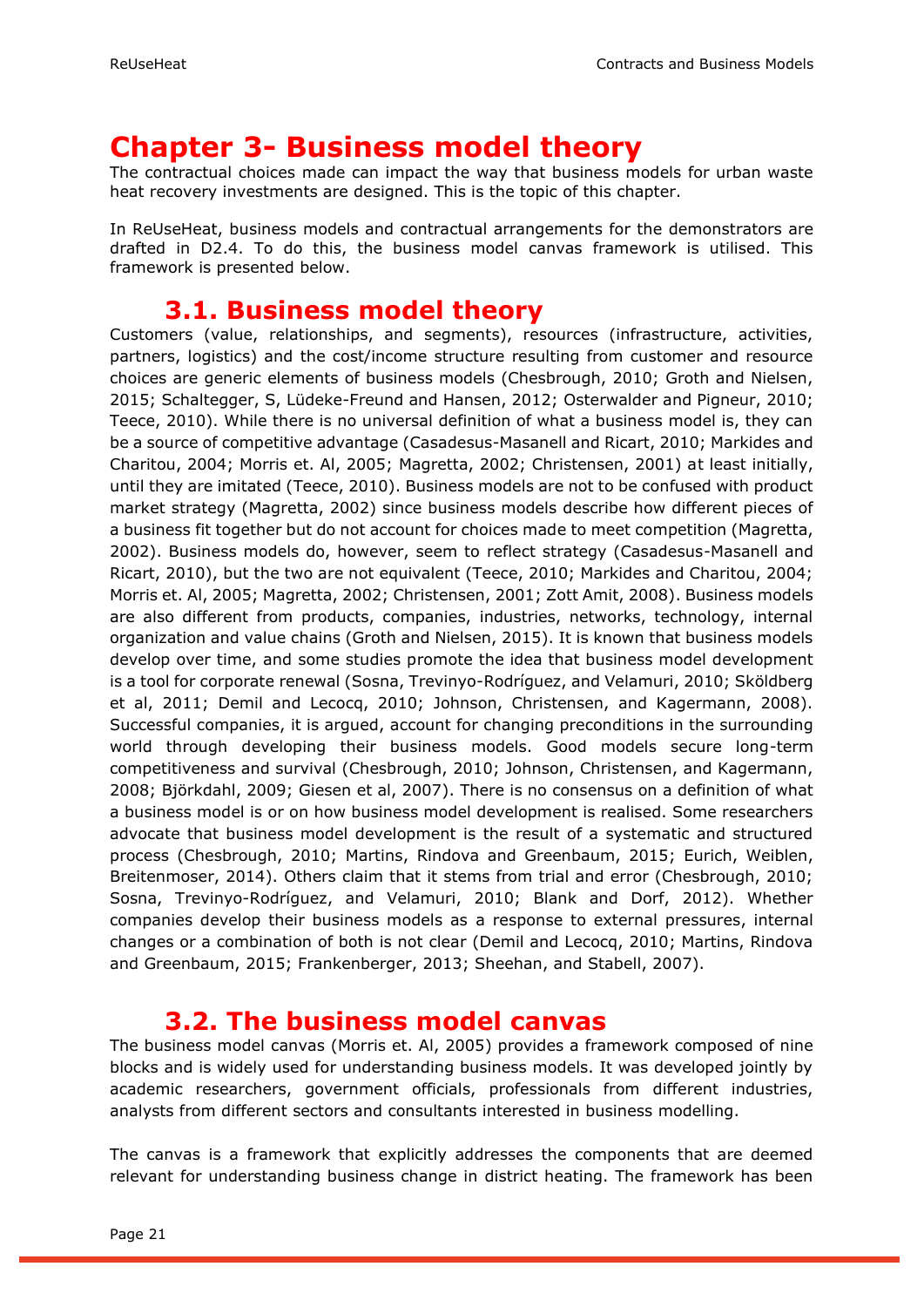developed jointly between academics and practitioners making it suitable for explaining the findings to district heating researchers, policymakers and practitioners.

Four of the blocks address the customer, outlining the customer segment, the channels used to reach the customers, customer relationships and the value proposition. Three of the blocks consider activities undertaken to deliver the value, the resources needed for value creation and the imperative partnerships for delivery of the product or service. The last two blocks outline the cost structure undertaken by the business and the income structure of the realised sales. The canvas is illustrated in Table 3.1.

<span id="page-21-0"></span>

| Table 3 The business model canvas framework<br>Key partnerships<br>"Who can help you? | Key resources<br>"What do you need"? | Customer value<br>Answers the question of "what do you do"?<br>This is where the analysis starts | Customer segment<br>"Who do you help?"          |
|---------------------------------------------------------------------------------------|--------------------------------------|--------------------------------------------------------------------------------------------------|-------------------------------------------------|
|                                                                                       | Key activities<br>"How do you do it? | Customer channel<br>"How do you reach them?"                                                     | Customer relationship<br>"How do you interact?" |
| Cost Structure<br>"What will it cost"?                                                |                                      | Cost Structure<br>"What will it cost"?                                                           |                                                 |

*Table 3.1: The business model canvas*

| <b>Key partnerships</b> | <b>Key Resources</b>   | <b>Customer Value</b>                 | <b>Customer Segment</b> |
|-------------------------|------------------------|---------------------------------------|-------------------------|
| "Who can help"<br>you?" | "What do you<br>need?" | "What do you do?"                     | "Who do you help?"      |
|                         |                        | This is where the analysis<br>starts. |                         |
|                         |                        |                                       |                         |
| <b>Cost Structure</b>   | <b>Key Activities</b>  | <b>Customer Channel</b>               | <b>Customer</b>         |
| "What will it cost?"    | "how do you do         | "How do you reach them?"              | Relationship            |

**Cost Structure**

"What will it cost?"

### <span id="page-21-1"></span>**3.3. The conventional district heating business model and its challenges**

The conventional features of district heating investments are that the value for the customer is the provision of heat and hot water (often in the form of a utility function).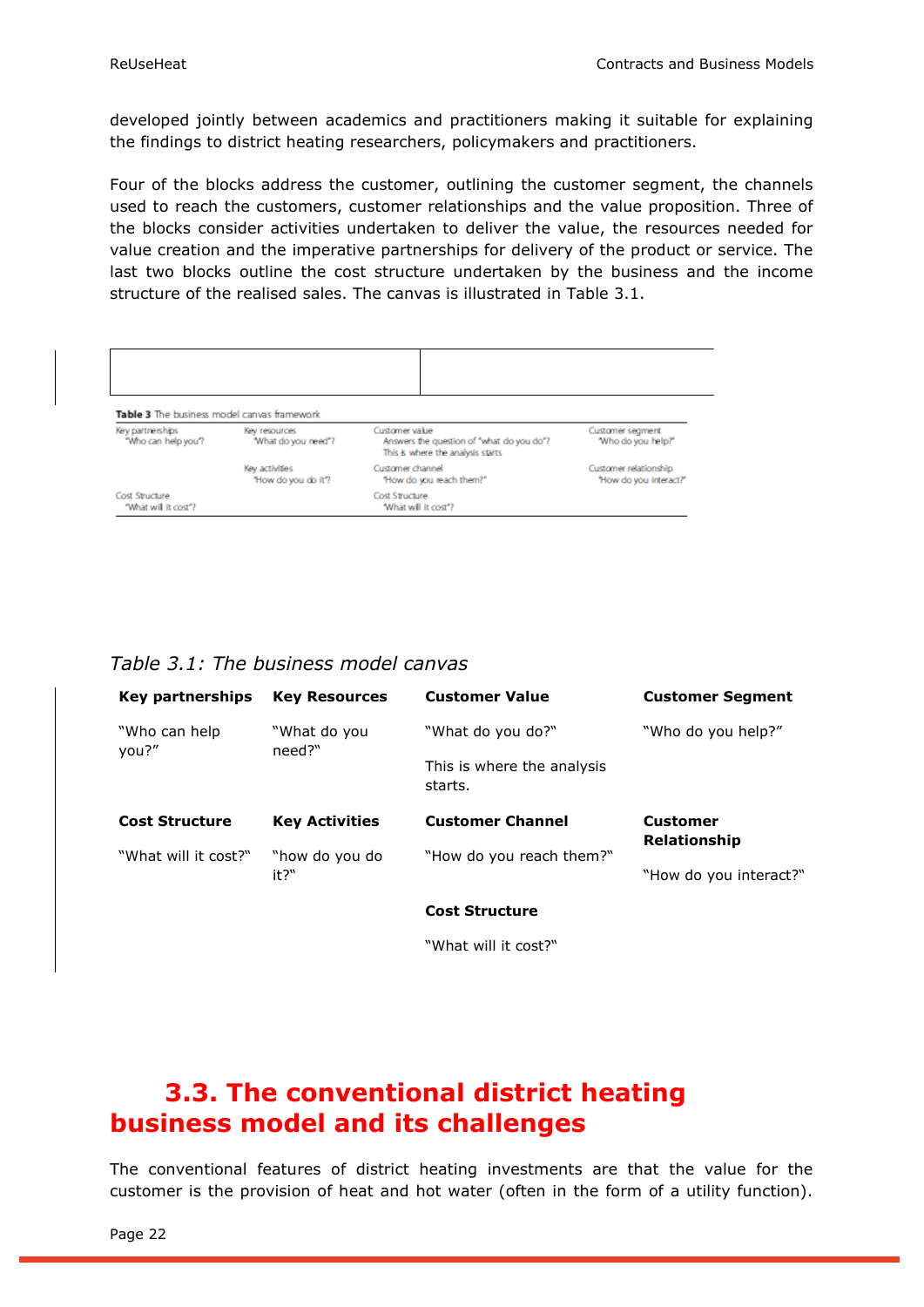The largest customer segment is business to business whereas private home owners constitute a small share of the customers. The relationship with the customer is a provider to consumer relationship that is characterised by push to market rather than demand from market. The channel to reach the customers is the invoicing itself as well as specific communication campaigns. Key resources are the fixed assets (the production unit and the distribution network). The key partnerships that exist are with fuel providers. The cost structure is characterized by large, fixed costs whereas the income structure often is built around a fixed structure.

It should be noted that the district heating sector is being challenged and that a large number of changes have been initiated into its daily operations. In Sweden, for example, the industry is facing technological development (low temperature heat sources can be used; there is technology for doing it), institutional changes (deregulation of the heat market and district heating law, threat of price regulation and third party access assessments being mandatory) and market challenges (fierce competition from heat pumps, lower heat demand and changing customer requests) (Lygnerud, 2018).

The challenges have, however, not to any large extent been reflected in the business models of existing district heating ventures. The large infrastructure investments and their long operational life are effectively locking the industry into the current way of doing things, often referred to as the  $3^{rd}$  generation of district heating ( $REF$ ).

Urban waste heat sources are low temperature which necessitates new technological solutions. In general, lower temperatures in the district heating network increase efficiency (lower distribution losses, more efficient production of electricity in combined heat and power generation and making use of urban heat sources), (REF). However, new ideas are also needed on the business model side when making use of urban heat sources, applying new technology, the boundary conditions shift  $(REF)$  and the business shifts from centrally producing and distributing heat to facilitate usage of heat locally and on demand (REF).

### <span id="page-22-0"></span>**3.4. Business model choices as a consequence of contractual choices**

A contract between two (or more) parties sets the framework for what kind of business model it is possible to build. In the ReUseHeat project, there are four demosites in which low temperature heat sources are recovered and used in district heating networks. Below, the impact of factors of importance for contract formulation in district heating are addressed in the context of the business model canvas, including which components of the canvas are expected to be impacted compared to the conventional district heating business model.

| <b>Factor to consider</b>                      | Impact on the business model                                                                                                                                                                                                                                                             |
|------------------------------------------------|------------------------------------------------------------------------------------------------------------------------------------------------------------------------------------------------------------------------------------------------------------------------------------------|
| 1. Low maturity of the<br>installations (D2.1) | The installation will necessitate new equipment and skills of employees to<br>use it. It impacts the key resources and key activities of the district<br>heating provider. Depending on contractual choices of ownership, the<br>equipment will belong to the district heating provider. |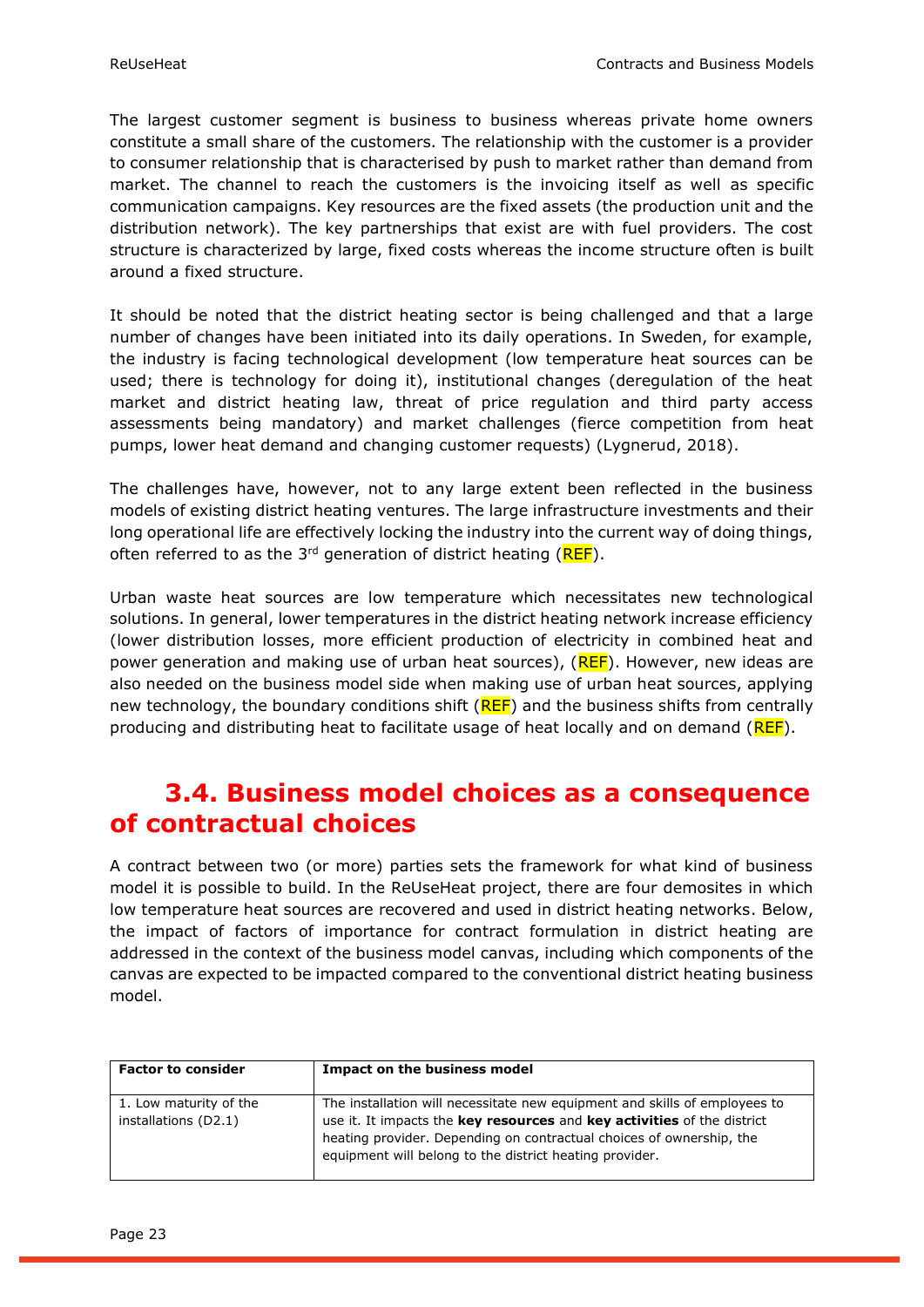| 2. No legal framework in<br>place (D2.1)                                                      | The absence of a legal framework necessitates close interaction with the<br>waste heat supplier. A close and frequent customer dialogue will be able to<br>manage the shortage of legal boundary conditions. The closer heat provider<br>interaction generates a new key partnership.                                                                                                                                                                                                                                                   |
|-----------------------------------------------------------------------------------------------|-----------------------------------------------------------------------------------------------------------------------------------------------------------------------------------------------------------------------------------------------------------------------------------------------------------------------------------------------------------------------------------------------------------------------------------------------------------------------------------------------------------------------------------------|
| 3. The value of heat is<br>subjective (D2.1)                                                  | How the price of the heat is obtained will depend on a multitude of factors:<br>the price of electricity, seasonality and perceived value of the waste heat<br>provider. To arrive at a price that is correct and advantageous to both<br>parties, a close dialogue is necessary, impacting the key partnership and<br>income structure of the business model. Remembering that the value<br>proposed to the urban waste heat provider is the possibility of offsetting<br>waste heat, the value proposition of the canvas is impacted. |
| 4. The payback period is long<br>(D2.1)                                                       | Long pay back is risky. This can be troublesome to partners who have<br>differing time horizons. In such cases, one solution is that one partner is<br>paid off prior to the other partner (a much discussed case in the district<br>heating industry is the collaboration between the Danish district heating<br>company VEKS and the company CP Kelco where the latter got their<br>investment paid off first <sup>1</sup> ). How the payment plan is realised will impact the<br>income structure.                                   |
| 5. Asymmetric information<br>(theory)                                                         | Asymmetric information in any part of the business model is detrimental to<br>its success. As much information as possible needs to be known and outlined<br>in the contract. If so, the business model can be built around known<br>information. This impacts all parts of the canvas.                                                                                                                                                                                                                                                 |
| 6. Shared incentives (theory)                                                                 | Depending on where in the contract shared incentives are secured, the<br>different parts of the canvas will be impacted.                                                                                                                                                                                                                                                                                                                                                                                                                |
| a. supply<br>k. operation<br>maintenance<br>I.<br>m. pricing<br>insurance<br>n.<br>o. quality | If, for example, it is on the supply side, it is related to the key resource<br>of urban waste heat coming into the district heating provider's network.<br>If it is on the <b>operation side</b> , then the key activities undertaken by the<br>district heating company will impact the incentives. The same applies for                                                                                                                                                                                                              |
| assurance<br>p. monitoring<br>billing<br>q.<br>renegotiation<br>r.                            | the maintenance aspect.<br>Incentives linked to pricing will impact the value proposition and the<br>income structure.<br>Incentives related to insurance will be linked to key resources.                                                                                                                                                                                                                                                                                                                                              |
|                                                                                               | Quality assuring incentives will be linked to the key activities<br>undertaken, as will incentives directed towards monitoring activities.<br>Billing incentives are linked to the income structure and renegotiation<br>can be linked to any part of the canvas.                                                                                                                                                                                                                                                                       |
| 7. Termination of heat<br>recovery (theory)                                                   | In the worst case, established sanctions cannot keep the business model<br>afloat if the heat recovery is terminated. One consequence is then the<br>termination of the contract and the business model.                                                                                                                                                                                                                                                                                                                                |

Depending on the contractual choices made, the business model components will be impacted. When drafting urban waste heat recovery investment contracts, it is important to understand how choices made in regards to contracts impact the business model design.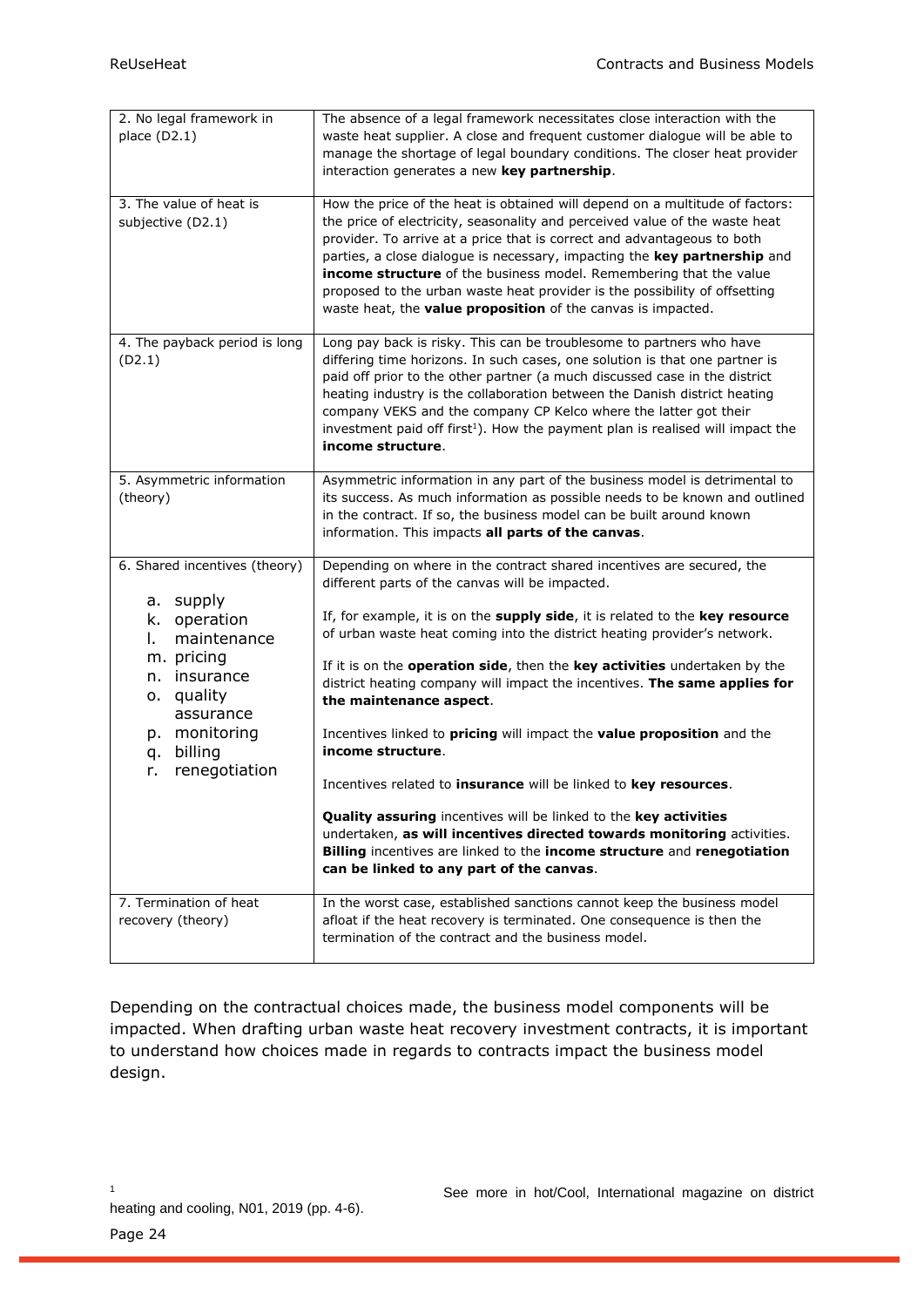## <span id="page-24-0"></span>**Chapter 4- Conclusions**

Urban waste heat recovery investments have special traits. They are long-term investments with a payoff of 15 years or more. This kind of investment requires investors who accept the long pay back and contracts that can account for changes over time, making renegotiation clauses imperative.

The value of the recovered urban waste heat yields a lower margin than heat recovered from industrial processes that hold high temperatures. The small margins make the identification of value very important: both sides must agree on the price of the urban waste heat depending on different seasons and demand.

Urban waste heat recovery is a pioneering technology permitting the recovery of heat that is currently lost. Unique aspects of the installations are a challenge since there is no legislation or standardisation linked to them. The lack of empirical data from urban waste heat recovery installations increase the risk of the installations from the point of view of an investor and can lead to deviating operational quality (to the assumed level). The absence of legal rigour in the field of urban waste heat investments heightens the hurdle for investors to undertake the investments. Efficient and detailed contracts can be one way to lower the threshold for the investments being undertaken.

Although, in practice, contracts will always be imperfect, both in district heating and in a wider context, some action can always be taken to reduce contract risk. One obvious factor is to ensure that the most important eventualities are covered in the contract and that the rights and responsibilities of each party are clearly set out. The most important factors can and should be agreed between all parties at the contract negotiation stage. Another way to reduce the risk of imperfect contracts is to forge strong relationships between partners. If there is a high degree of trust between partners, each one will likely be reluctant to damage that relationship and will likely be more willing to negotiate for a mutually beneficial solution. In district heating, it is sometimes the case that contractual relationships are made between parties that already have a business relationship. For example, in the Brunswick demonstrator on the ReUseHeat project, the energy company and the housing developer have an existing relationship which neither party is incentivised to damage.

One of the biggest risks to district heating schemes is that the heat source will stop operating or that ownership will be transferred to a party that is less keen on continuing the relationship. Contracts can be written such that, in the event of a transfer of ownership of the heat source, the new owner will be obligated to continue to supply heat.

In this document, we have identified seven key aspects of waste heat recovery contracts. These are:

- 1) Low maturity of the installations
- 2) Lack of legal framework and incentives
- 3) Subjective value of heat
- 4) Long payback periods
- 5) Asymmetric information
- 6) Shared incentives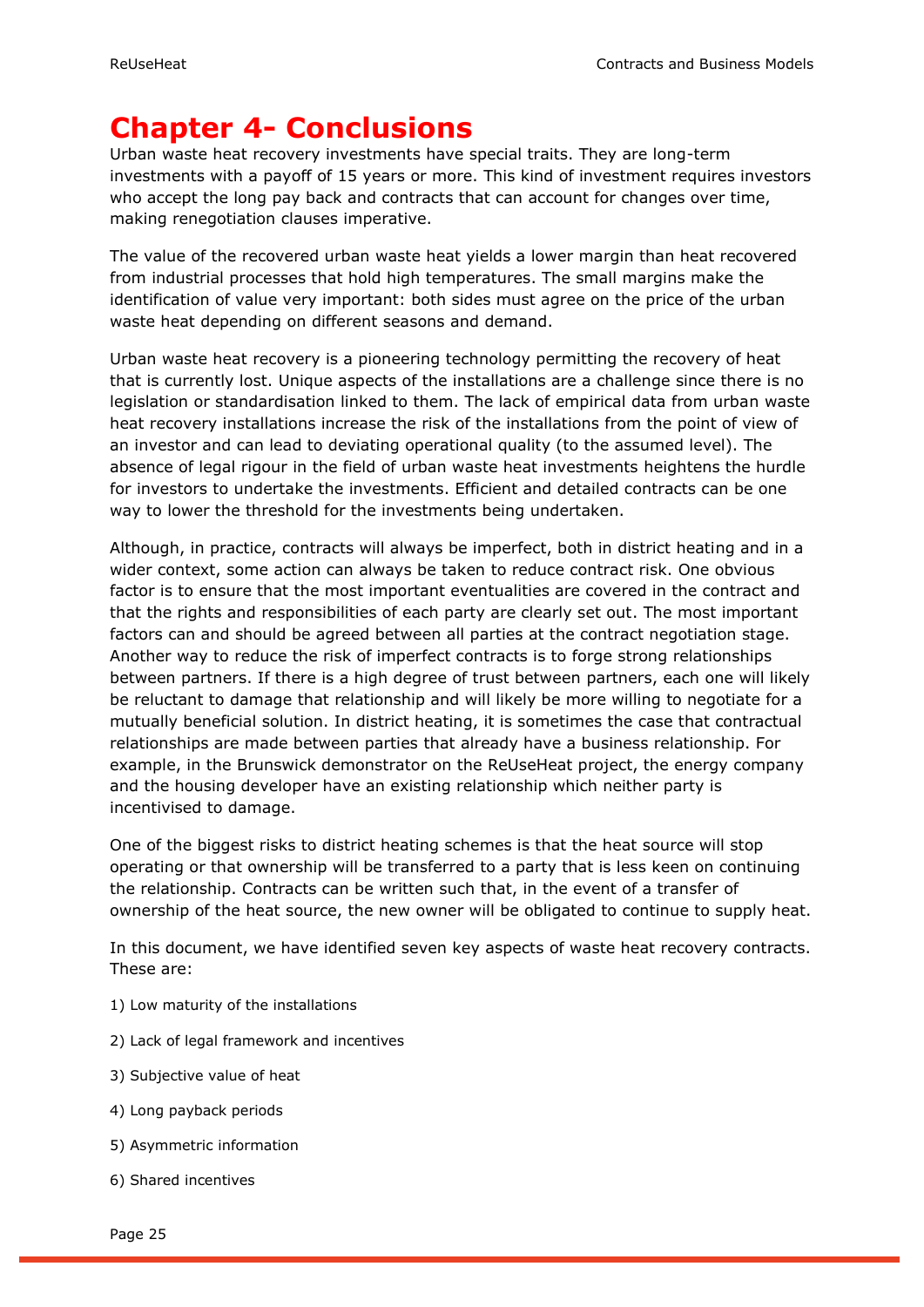7) Termination of the waste heat source

Although, clearly there are other important aspects, we consider these to be the most important in the context of urban waste heat recovery contracts.

In summary, there is more to urban waste heat recovery success than technical installations. With well thought through contracts and an adjusted business model, the chances of success can be increased.

## <span id="page-25-0"></span>**Chapter 5- Bibliography**

Avgerinou, M., Bertoldi, P. and Castellazzi, L., 2017. Trends in data centre energy consumption under the european code of conduct for data centre energy efficiency. Energies, 10(10), p.1470.

Blank, S. and Dorf, B., 2012. The startup owner's manual: The step-by-step guide for building a great company. BookBaby.

Björkdahl, J., 2009. Technology cross-fertilization and the business model: The case of integrating ICTs in mechanical engineering products. Research policy, 38(9), pp.1468- 1477.

Carbon Trust. (2019a). [online] Available at: https://www.carbontrust.com/media/74612/revised\_ contract for supply of heat energy.doc [Accessed 19 Jan 2018].

Carbon Trust. (2019b). [online] Available at: https://www.carbontrust.com/media/74612/revised\_ contract for supply of heat energy.doc [Accessed 28 May 2019].

Casadesus-Masanell, R. and Ricart, J.E., 2010. From strategy to business models and onto tactics. Long range planning, 43(2-3), pp.195-215.

Chang, C.Y., 2013. Understanding the hold-up problem in the management of megaprojects: The case of the Channel Tunnel Rail Link project. International Journal of Project Management, 31(4), pp.628-637.

Chesbrough, H., 2010. Business model innovation: opportunities and barriers. Long range planning, 43(2-3), pp.354-363.

Christensen, C.M., 2001. Competitive advantage. mit sloan management review, 42(2), pp.105-109.

Cirell, S. (2016). The business benefits of ESCOs. [online] Current. Available at: https://www.current-news.co.uk/blogs/the-business-benefits-of-escos [Accessed 28 May 2019].

Coase, R.H., 1937. The nature of the firm. economica, 4(16), pp.386-405.

Danielsson, J. and Shin, H.S., 2003. Endogenous risk. Modern risk management: A history, pp.297-316.

Gotanda, J.Y., 2003. Renegotiation and Adaptation Clauses in Investment Contract, Revisited. Vand. J. Transnat'l L., 36, p.1461.

Demil, B. and Lecocq, X., 2010. Business model evolution: in search of dynamic consistency. Long range planning, 43(2-3), pp.227-246.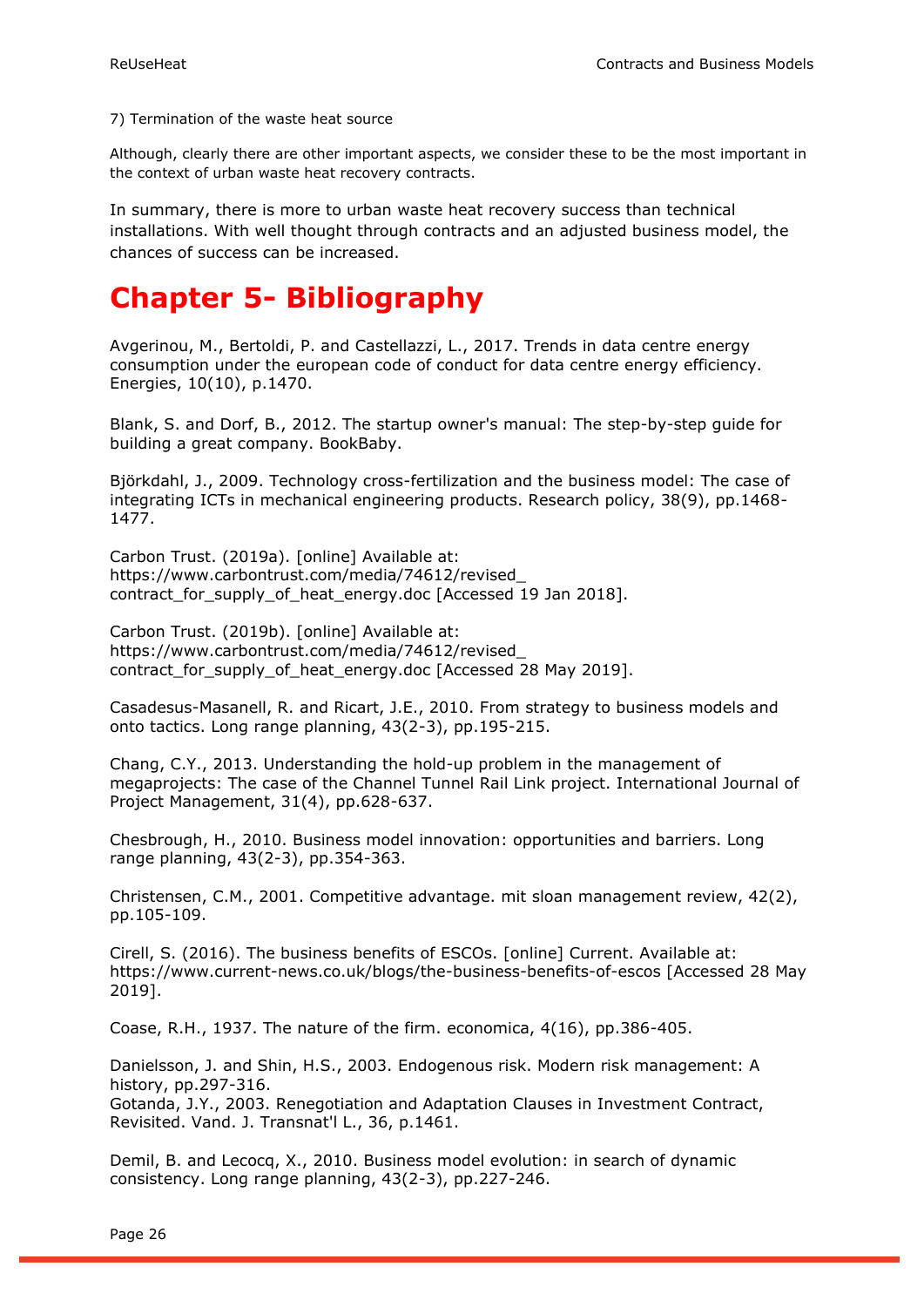Energiaverkko (2019). Contract for producing district heat. http://elearn.ncp.fi/ materiaali/kainulainens/nwh/heat\_energy\_entrepreneurship/ business\_models/material/Contract%20for%20supplying% 20district%20heat.pdf. [Accessed: 19 Jan 2018].

Eurich, M., Weiblen, T. and Breitenmoser, P., 2014. A six-step approach to business model innovation. International Journal of Entrepreneurship and Innovation Management, 18(4), pp.330-348. (((72)))

European Energy Efficiency Platform. (2019). Energy Performance Contracting | E3P. [online] Available at: https://e3p.jrc.ec.europa.eu/articles/energy-performancecontracting [Accessed 28 May 2019].

Frankenberger, K., Weiblen, T., Csik, M. and Gassmann, O., 2013. The 4I-framework of business model innovation: A structured view on process phases and challenges. International Journal of Product Development, 18(3/4), pp.249-273.

Giesen, E., Berman, S.J., Bell, R. and Blitz, A., 2007. Paths to success: Three ways to innovate your business model. IBM Institute for Business Value, 23(7), pp.436-438.

Gov.uk (2015) Energy Performance Contract (EPC). [online] Available at: https://www.gov.uk/government/publications/energy-performance-contract-epc [Accessed 28 May 2019].

Gov.uk. (2019). Heat Networks Delivery Unit. [online] Available at: https://www.gov.uk/guidance/ heat-networks-delivery-unit [Accessed 28 May 2019].

Grossman, S.J. and Hart, O.D., 1986. The costs and benefits of ownership: A theory of vertical and lateral integration. Journal of political economy, 94(4), pp.691-719.

Groth, P. and Nielsen, C., 2015. Constructing a Business Model Taxonomy: Using statistical tools to generate a valid and reliable business model taxonomy. Journal of Business Models, 3(1).

Heattrust.org. (2019). Heat Trust. [online] Available at: http://heattrust.org [Accessed 28 May 2019].

Hart, O., 1995. Firms, contracts, and financial structure. Clarendon press.

Hart, O. and Moore, J., 1990. Property Rights and the Nature of the Firm. Journal of political economy, 98(6), pp.1119-1158.

Johnson, M.W., Christensen, C.M. and Kagermann, H., 2008. Reinventing your business model. Harvard business review, 86(12), pp.57-68.

Lund, H., Werner, S., Wiltshire, R., Svendsen, S., Thorsen, J.E., Hvelplund, F. and Mathiesen, B.V., 2014. 4th Generation District Heating (4GDH): Integrating smart thermal grids into future sustainable energy systems. Energy, 68, pp.1-11.

Lygnerud, K., 2018. Challenges for business change in district heating. Energy, Sustainability and Society, 8(1), p.20.

Magretta, J., 2002. Why business models matter.

Markides, C. and Charitou, C.D., 2004. Competing with dual business models: A contingency approach. Academy of Management Perspectives, 18(3), pp.22-36.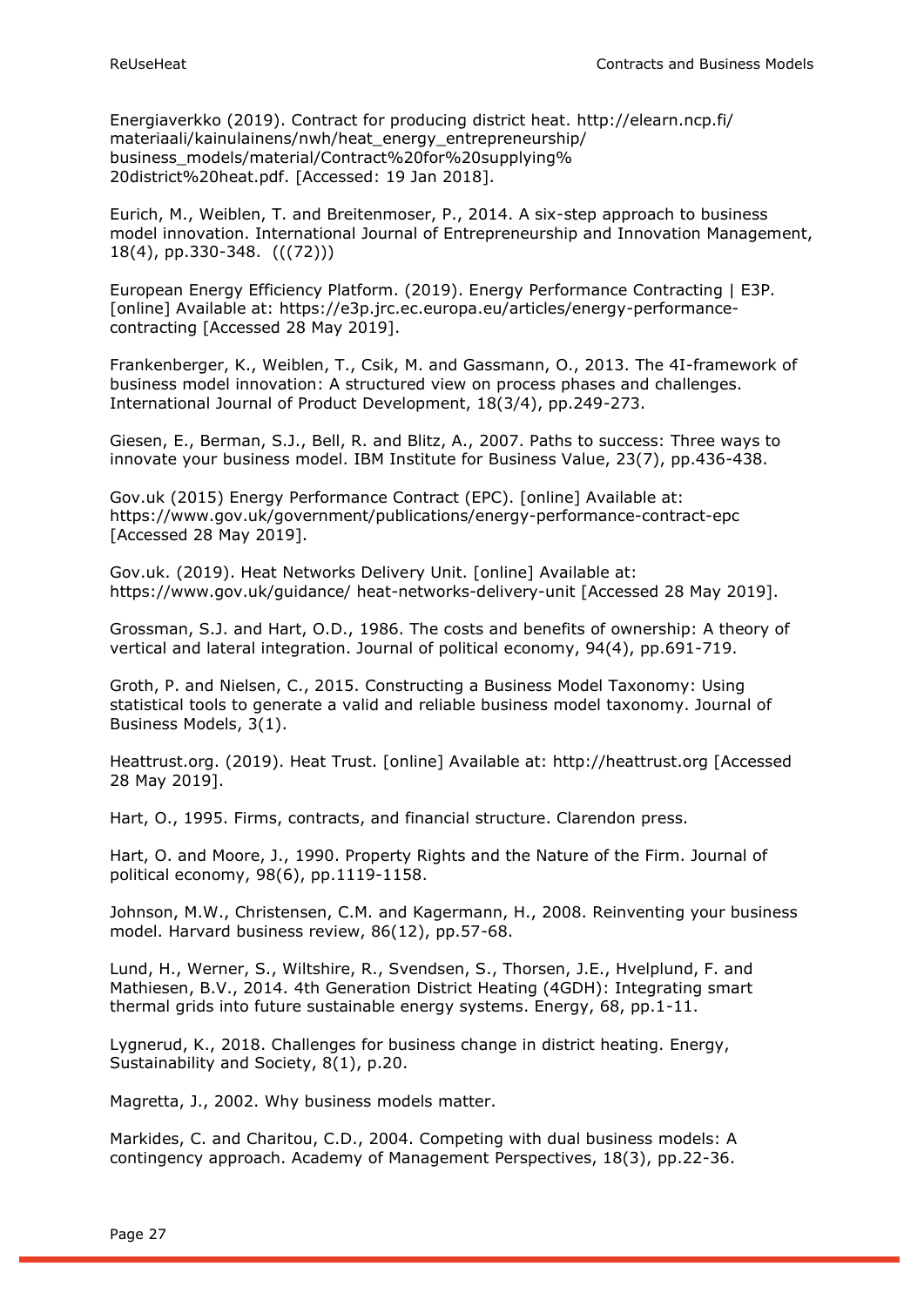Martins, L.L., Rindova, V.P. and Greenbaum, B.E., 2015. Unlocking the hidden value of concepts: a cognitive approach to business model innovation. Strategic Entrepreneurship Journal, 9(1), pp.99-117.

Meggers, F. and Leibundgut, H., 2011. The potential of wastewater heat and exergy: Decentralized high-temperature recovery with a heat pump. Energy and Buildings, 43(4), pp.879-886.

Morris, M., Schindehutte, M. and Allen, J., 2005. The entrepreneur's business model: toward a unified perspective. Journal of business research, 58(6), pp.726-735.

Osterwalder, A. and Pigneur, Y., 2010. Business model generation: a handbook for visionaries, game changers, and challengers. John Wiley & Sons.

Rodriguez, J. (2019). Public-Private Partnership Pros and Cons. [online] Available at: https://www.thebalance. com/public-private-partnership-phttps://www.thebalance. com/public-private-partnership-pros-and-cons-844713 [Accessed 28 May 2019].

Schaltegger, S., Lüdeke-Freund, F. and Hansen, E.G., 2012. Business cases for sustainability: the role of business model innovation for corporate sustainability. International Journal of Innovation and Sustainable Development, 6(2), pp.95-119.

Sheehan, N.T. and Stabell, C.B., 2007. Discovering new business models for knowledge intensive organizations. Strategy & Leadership, 35(2), pp.22-29.

Sköldberg, H., Haraldsson, M., Johnsson, J., Rydén, B., Göransson, A., Holmström, D., Löfblad, E. and Unger, T., 2011. Konkurrenssituation i ett framtida hållbart energisystem. Fjärrsyn report, 2011, p.2.

Sosna, M., Trevinyo-Rodríguez, R.N. and Velamuri, S.R., 2010. Business model innovation through trial-and-error learning: The Naturhouse case. Long range planning, 43(2-3), pp.383-407.

Teece, D.J., 2010. Business models, business strategy and innovation. Long range planning, 43(2-3), pp.172-194.

Viétor, B., Hoppe, T. and Clancy, J., 2015. Decentralised combined heat and power in the German Ruhr Valley; assessment of factors blocking uptake and integration. Energy, sustainability and society, 5(1), p.5.

Wikipedia.org. (2019). Build–operate–transfer. [online] Available at: https://en.wikipedia.org/wiki/Build%E2%80%93operate%E2%80%93transfer [Accessed 28 May 2019].

Zott, C. and Amit, R., 2008. The fit between product market strategy and business model: implications for firm performance. Strategic management journal, 29(1), pp.1-26.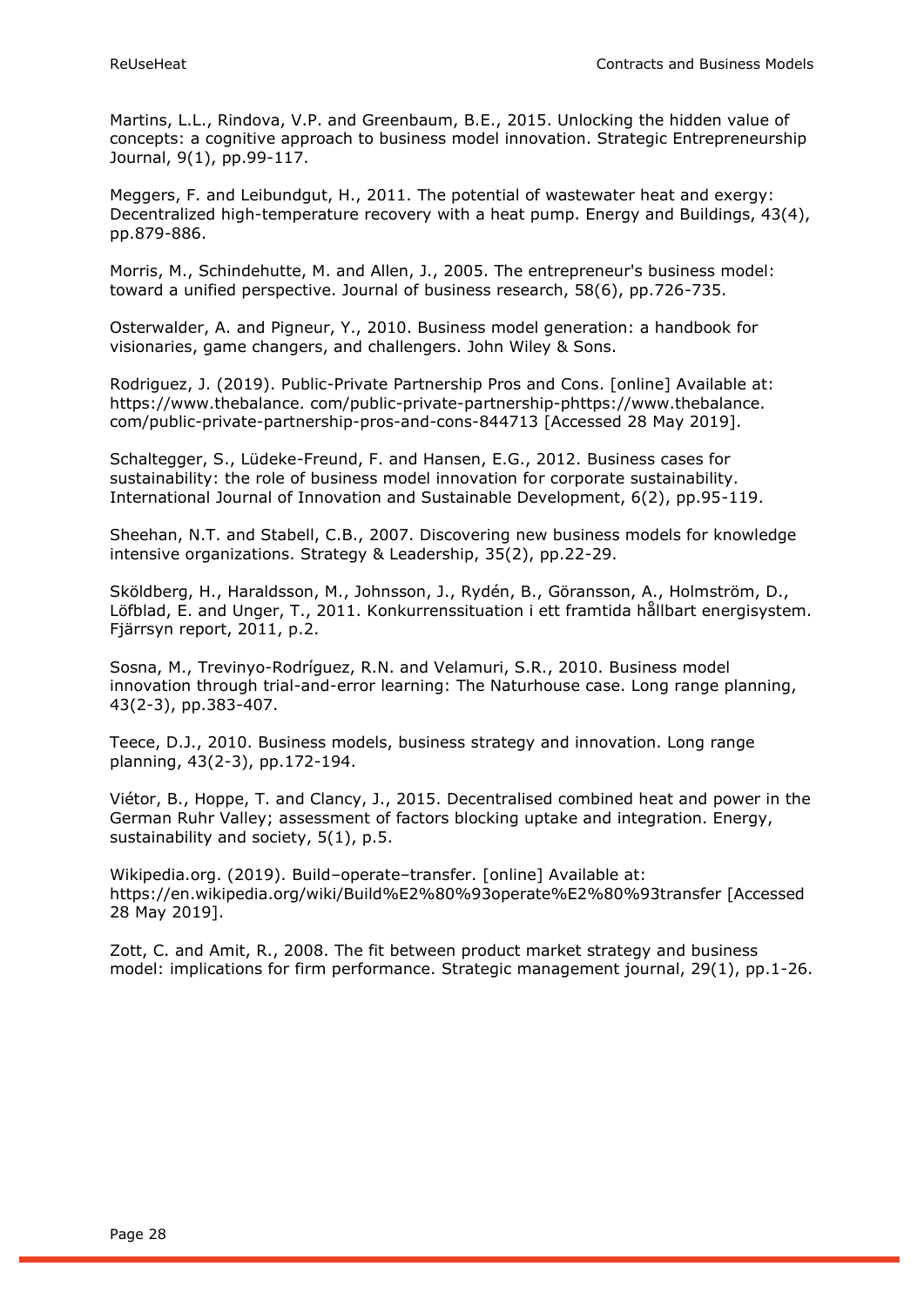## <span id="page-28-0"></span>**Appendix - A manual for heat supply contracts in low temperature heat recovery**

The contractual arrangement between a supplier of waste heat and a district heating company is crucial in urban waste heat recovery. The aim of this document is to provide guidance on the nature and contents of that arrangement. In particular, a check list of important points to consider is provided with some discussion of each. Note that waste heat recovery can often require a highly tailored approach and thus additional, more specialised, clauses may be required.

First, it should be emphasised that contracts of this type should be subject to the professional advice of a lawyer who will be aware of local, national and EU regulations that might be crucial in shaping such arrangements. It is for this reason that we do not attempt to produce a specimen contract and neither do the authors accept any responsibility for the use of legal advice contained in the document.

Note that heat supply contracts with end users are typically bound by established local and national legal frameworks. This is generally not universally the case for waste heat supply contracts in which there is often a complete absence of, or a very limited, legal framework in place. When dealing with contracts, it should be kept in mind that extra regulation may be introduced over the length of the contract and adjustments may need to be made.

The following elements should be considered in waste heat contracts:

#### **1.Timing of the contract**

The contract should clearly set out the date from which it is effective and its expiration date. Conditions for termination of the contract should also be laid out.

Notes. Local regulation can have an impact both on the maximum length of the contract and the conditions for termination.

#### **2. Monitoring**

Monitoring can be used to ensure that contractual obligations are met. Contracts can also be designed with payments and obligations conditioned on monitored values. If monitored values are used to ensure that agreed conditions are met, details of actions to be taken in the event that they are not met should be clearly stated. This could include the payment of compensation, a reduction in the price paid or a contract renegotiation. Notes. For a heat supply contract, the price of heat could be conditioned on the temperature of the supply (input) and this is typically be underpinned by monitoring.

#### **3. Contract renegotiation and change**

Renegotiation of contracts typically occurs when one side is unable, or no longer willing, to carry out its contractual obligations. In such a situation, the relevant party will endevour to renegotiate the contract into a more beneficial or manageable arrangement. The contract should lay out conditions for renegotiation, with a focus on the process that should occur if a clause is broken. In some cases, renegotiation at a fixed point in time might also be beneficial.

Notes.

(i) In some cases, such as in Germany, the legal length of a contract may be capped and so renegotiation, even if a straighforward formality, is necessary. A renegotiation may be appropriate in waste heat recovery contracts if the waste heat provider is no longer able to provide the agreed volume of heat but is willing to continue to provide a lower volume. In such a case, the marginal cost of heat to the district heating provider may be increased and so they may look to negotiate a lower price per unit.

(ii) Control systems may or may not be part of the basic contract. For example, extra control systems may be added following study of the active system, or arising from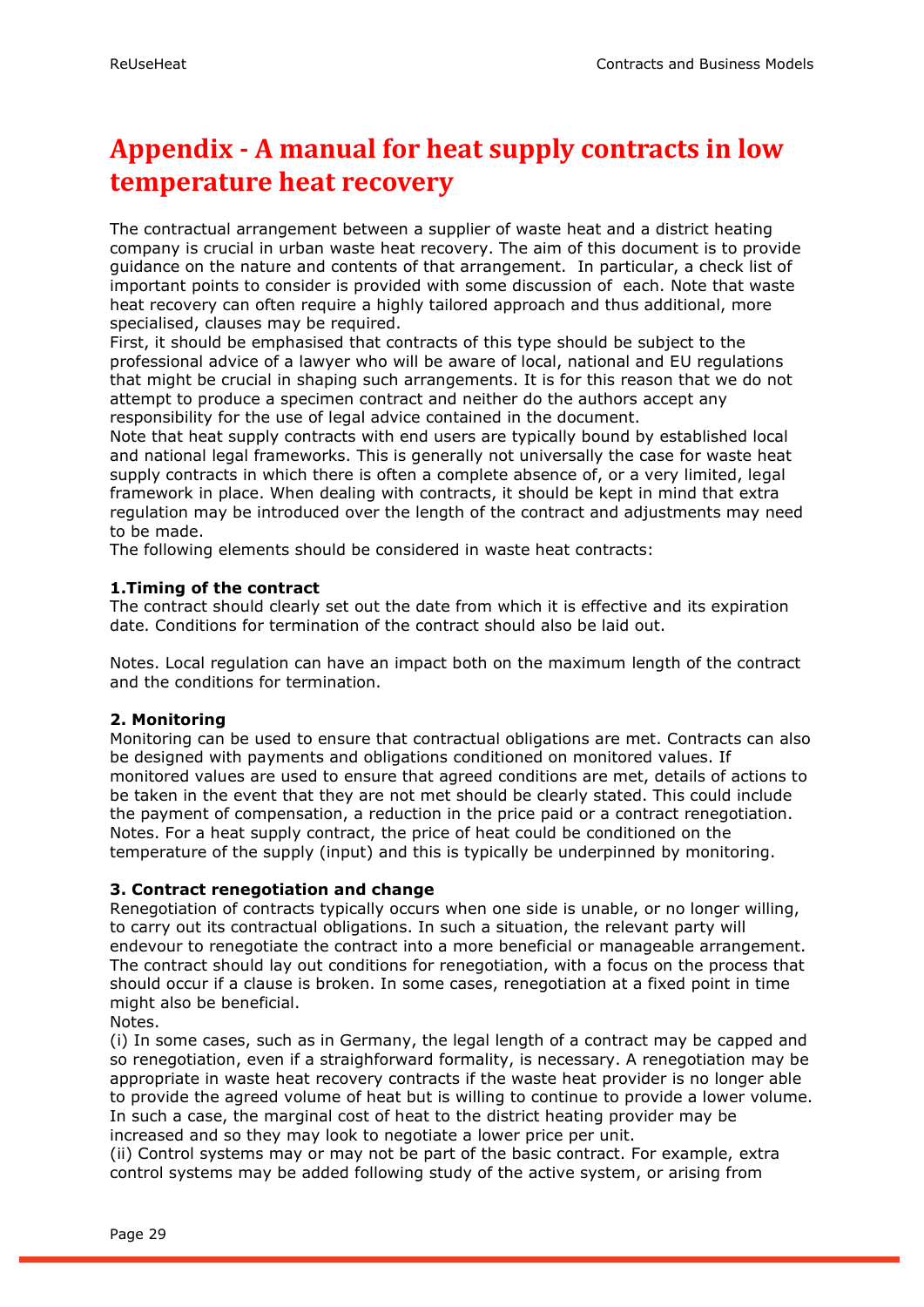technological advance or network expansion. It is advisable to include reference to such changes in the original contract.

#### **4. Renewal terms**

All contracts are limited in time and eventually expire. It is beneficial to include clauses that allow for automatic renewal of the contract, subject to one or more agreed conditions.

Notes. In a waste heat supply contract, the district heating company may agree automatic renewal of the contract on the condition that heat was supplied at the agreed volume and temperature for a set proportion of the contract period. This provides an incentive for the waste heat provider to carry out its obligations.

#### **5. Heat supply specifications and units**

The capacity, quantity and temperature of waste heat to be supplied should be clearly laid out and, if applicable, linked to the price paid. There may be some small variability in the temperature of the heat provided and thus a minimum and maximum acceptable temperature over a specified period should be provided.

Notes.

(i) Units should be clearly stated and chosen according to industry standards. Temperature should be stated in degrees Celsius (°C), units of heat in megawatt-hours (MWh) etc.

(ii) It is important to include some indication of the variability of waste heat supply (e.g. mean, minimum and maximum).

(iii) Efficiency may be referred to in the contract to guard against promised efficiency of heat transfer being less than predicted.

(iv) There may be a difference between the idealised Coefficient of Performance (COP) provided by the heat pump manufacturer and the actual value achieved. This may be pending at the contract drafting stage and so it may be useful for the price of heat to be depend on the value achieved in practice and is a further reason for monitoring.

#### **6. Price formulae**

The price paid by the district heating provider for waste heat is a crucial element of waste heat supply contracts. There are many examples of formulae for the price of waste heat and these vary in complexity. In all cases, conditions for payment should be laid out clearly and unambiguously. The main types of formulae are given below:

1. Waste heat is provided for free.

2. A fixed weekly/monthly/annual fee is paid subject to conditions on quality and consistency of supply.

3. A fixed price per unit of heat is paid subject to temperature conditions. This simplicity is sometimes welcome.

4. A combination of fixed and variable payments are made.

5. Heat is purchased only under certain seasonal or weather conditions (these conditions should be clearly and unambiguously laid out).

Notes.

(i) End-user demand for heat is highly seasonal and may affect the value of the waste heat to a district heating provider. It may be beneficial to account for this in the contract.

(ii) Demand may be split between peak load and base load requirements.

#### **7. Payment schedules**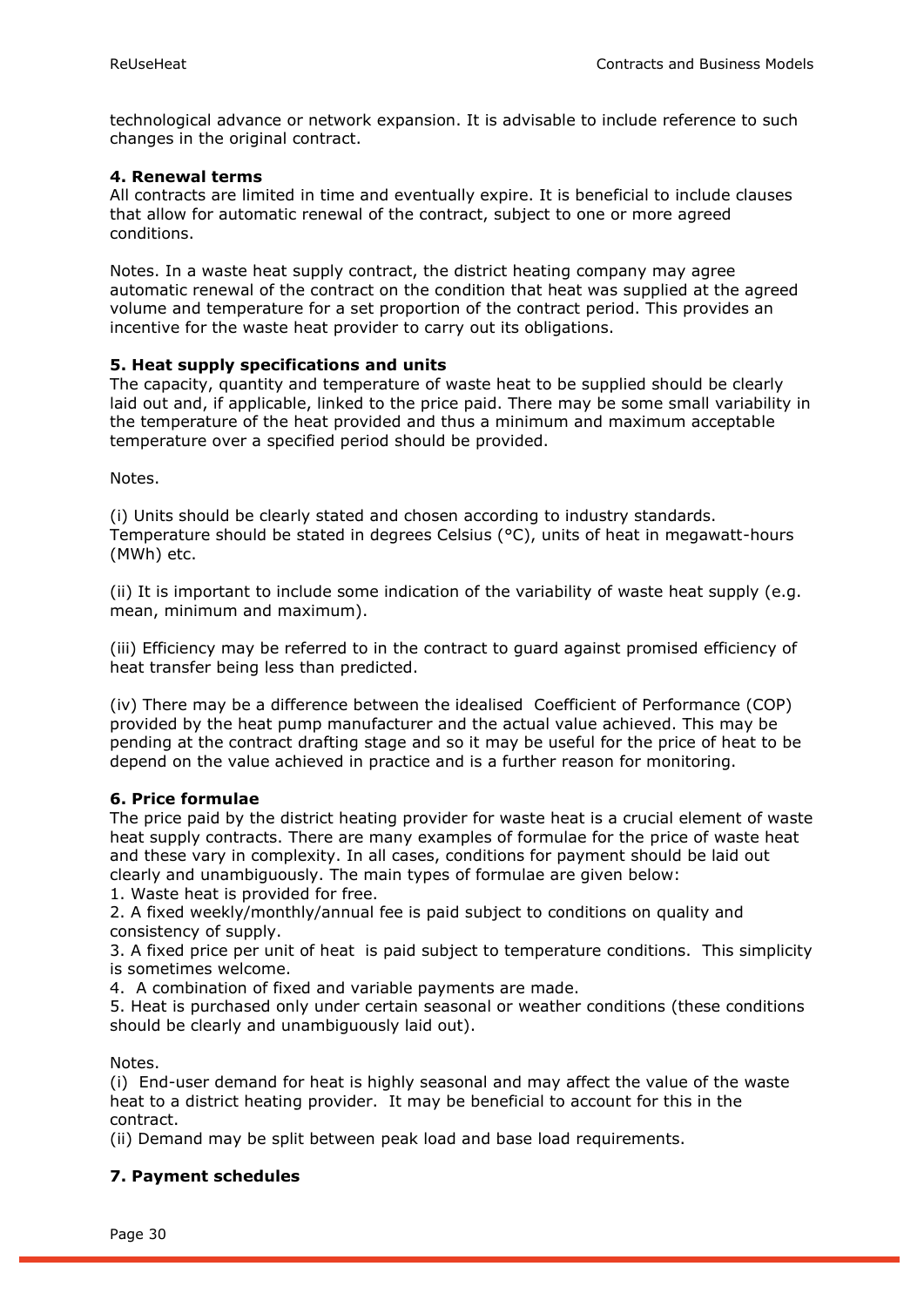If payment for the supply of waste heat is agreed in the contract, schedules for making those payments should be clearly laid out. In the case of fixed fees, it is usually beneficial to agree regular payment dates in advance. If fees are agreed conditional on the basis of certain aspects (such as the outside temperature), the period of time between that condition being met and payment being made should be clearly stated.

Notes. Care should be taken to ensure that conditions for payments are written clearly and unambiguously and with carefully chosen units.

#### **8. Ownership and responsibility boundaries**

In waste heat recovery, the heat is required to be transferred from the property of the waste heat provider to that of the district heating provider and there is therefore a boundary of ownership and responsibility for infrastructure. This should be fully specified.

Notes. One or more heat exchangers are usually required to transfer heat from air to water and the location, ownership and responsibility for maintenance should be clearly laid out.

#### **9. Location and ownership of heat pumps, exchanges and controls**

Low temperature district heating usually requires the use of a heat pump to upgrade the heat to a suitable temperature for use in a district heating network. The need for a heat pump creates a high initial outlay for low temperature heat recovery and responsibility for this outlay will be decided by the choice of business model. Ownership and responsibility for installation and maintenance of the heat pump should be clearly laid out.

Notes. In some cases, care must be taken to separate the heat exchange plan and the source of heat for security, health or safety reasons. Special clauses may be needed to protect the boundary in such cases.

#### **10. Combined heating and cooling**

For certain waste heat suppliers, the cooling which is the bi-product of the heat pump used to raise water temperature to supply hot water to, say, a local grid, may also be used to help cool the original unit of supply, such as a data centre. This requires a well crafted contract, balancing the value both of heating and cooling.

Notes. Combined heating and cooling is sensitive to seasonal variation and, in some cases, the heat pump may be reversed.

#### **11. Maintenance**

The contract should clearly lay out responsibility and schedules for maintenance of different parts of the infrastructure. Access rights for maintenance should also be agreed, if applicable. This should include details of the required warning period before maintenance is carried out and provision for emergency access should be made.

Notes. It may be agreed that each party should carry out maintenance of its own property. If this is not the case, clauses should be included stating agreed actions if damage is caused.

#### **12. Equipment failure**

The contract should set out details of liability for equipment failure. Notes.

(i) It may be agreed that, if the heat pump belongs to the district heating provider and is damaged by the waste heat provider, compensation should be due.

(ii) The expected life time of the equipment should be stated along with action to be taken in the event of early failure.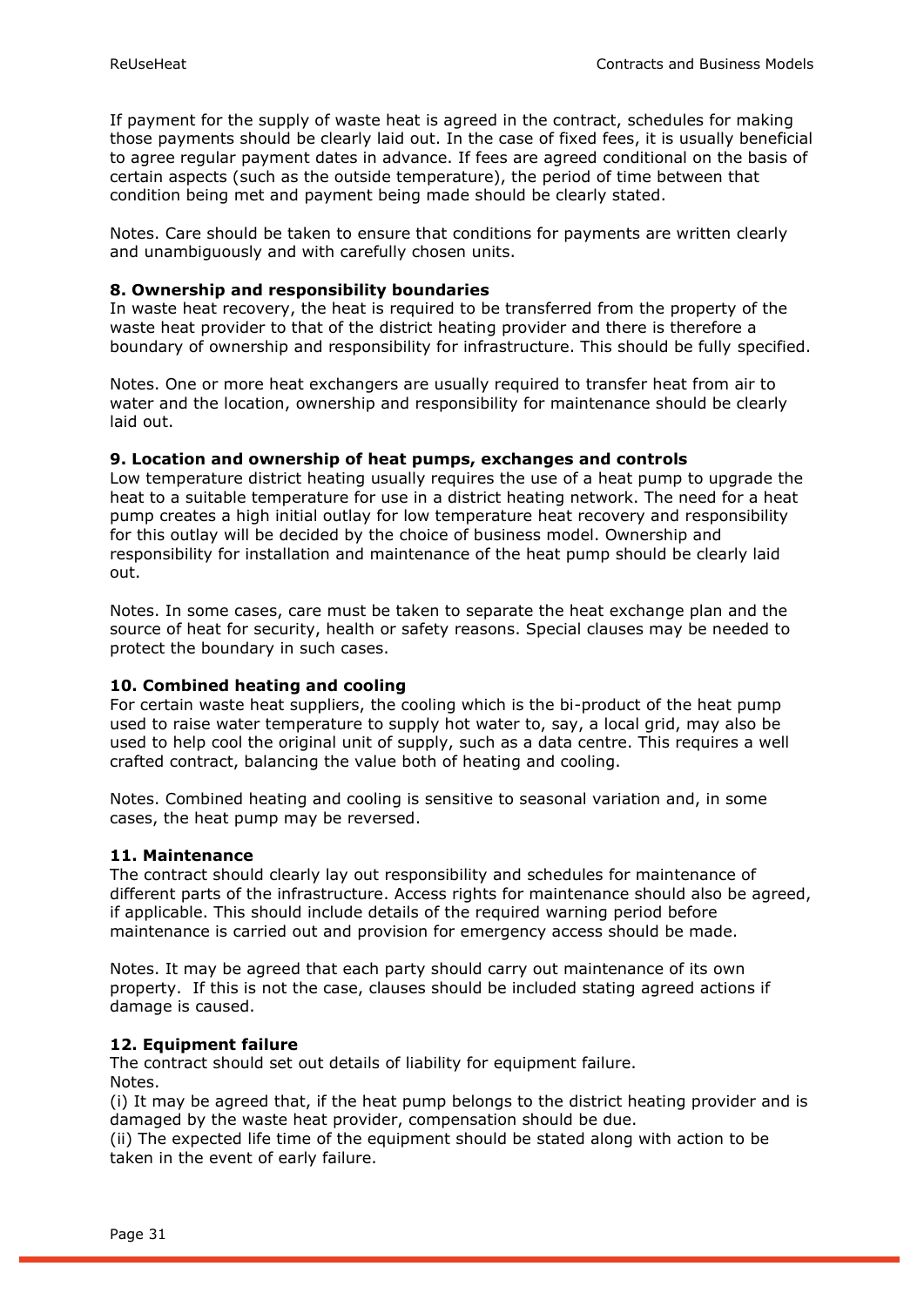(iii) An Insurance Requirement clause may be included that obligates the waste heat provider to hold insurance to cover such eventualities. This will require a separate contract between the waste heat owner and an insurer.

#### **13. Severability**

Severability is a provision in a contract which states that, in the event of one or more clauses being broken, the rest of the contract should remain valid. Such a provision can be helpful in ensuring the stability of a contractual arrangement but can also prevent a party leaving an arrangement that is no longer beneficial to them.

Notes.

(i) The enforcability of severability clauses can depend strongly on the jurisdiction. For example, in some jurisdictions, a contract can be declared void if the fundamental nature of the arrangement is changed by the breaking of a clause.

(ii) The inclusion and/or nature of a severability clause should be discussed carefully with a lawyer, familiar with the law of the territory in which the arrangement is made.

#### **14. Connection fees**

At the current time, low temperature heat recovery is in its infancy as a technology and contractual arrangements between district heating providers and waste heat providers are bespoke. However, if heat recovery becomes more widespread, it is likely that a "heat market" will emerge in which providers pay a connection fee that pays for infrastructure to connect them to the network.

#### **15. Law and Regulation**

In any contract of a technical nature, many areas of national and international laws and regulation may need to be referred to in the contract. Here is a generic list.

- 1. Health and Safety
- 2. Environmental:
	- pollution
		- $CO<sub>2</sub>$
- 3. Laws of contract
- 4. Property law
- 5. Financial:
	- financial probity laws and regulations
	- taxation and incentives rules
- 6. Land use
- 7. Engineering, quality and reliability standards

Notes.

(i) Changes in regulation are particularly important for low temperature district heating because frameworks are likely to be developed over the coming years. For example, if regulation were introduced obligating waste heat producers to provide heat for free, this would create a fundamental change in the relationship. Clauses in the contract should cover this.

(ii) A particular area of future change is in funding, taxation, incentives and financial clauses should try to take this into account

(iii) A list of EC directives related to district heating and cooling is given in Appendix 3.

#### **Appendix 1. Metrics and Units**

1. Temperature – degrees Celsius (°C) 2. Heat – Megawatt-hours (MWh)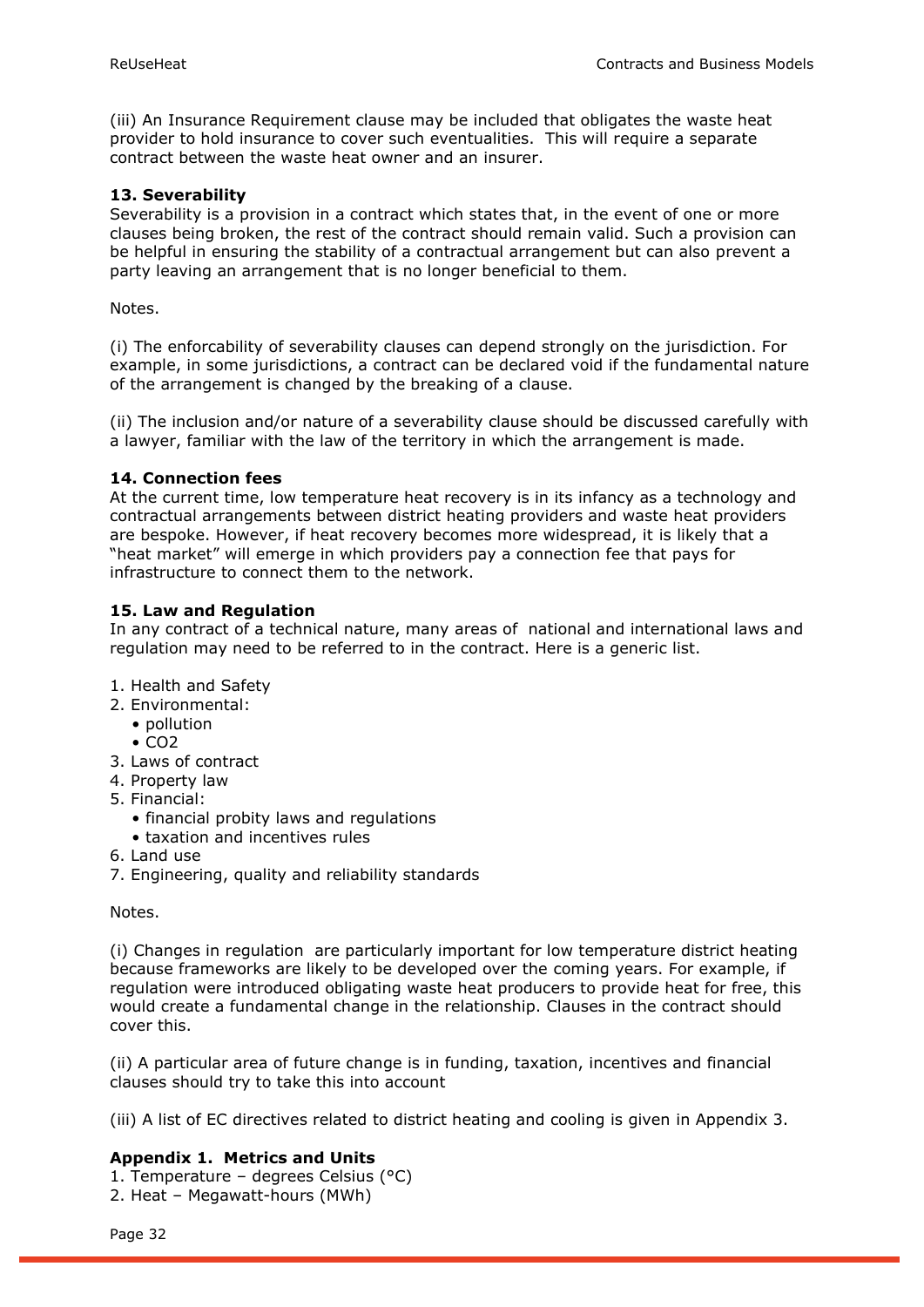3. Electricity - Megawatt-hours (MWh)

#### **Appendix 2. Modelling for contracts.**

The use of mathematical modelling in contract design, by both sides, should not be underestimated. This does not have to be carried out from scratch as there a number of modelling packages that can be used and academic papers can be used as a guide. A few modelling packages are:

- 1. TIMES
- 2. EnergyPro
- 3. OseMOSYS
- 4. TRNSYS

All of the above modelling packages include technical, financial and environmental aspects.

The main aim of modelling is to model the actual system design to optimise physical efficiency, minimise electricity consumption, optimise location and minimise CO2 with respect to capital cost (CAPEX) and operational cost (OPEX). The particular heat source covered by the contract be part of a large district heating network and it is advisable that this is recognised in the modelling. However it is not the purpose of this document to cover these issues but to point out the use in contract design and negotiation, to establish and verify as far as possible, by simulation, operational claims, hypotheses and agreements relevant to the contract. Examples are:

1. Achievability of stated output and required costs

- 2. Calculation of risk measures associated with the project
- 3. Achievability of efficiencies, e.g. of heat pumps
- 4. Decisions about required capacity

5. Robustness (resilience) to "local" input variation, e.g. in supply and demand, including averages, peaks and troughs

6 Robustness to long term energy, climate, demand and cost scenarios.

7. Modelling special aspects of the design which may affect contracts, such as heat storage.

8. Effect of changing regulatory requirements: eg heat pump subsidies

9. Special tables and other documents used in negotiation and/or appearing in the final contract

#### **Appendix 3. EC Regulations**

1. Directive 2010/31/EU on the energy performance of buildings.

2. Directive 2004/8/EC on the promotion of cogeneration, based on useful heat demand in the internal energy market, amending Directive 92/42/EEC.

3. Directive 2006/32/EC of the European Parliament and of the Council on energy enduse efficiency and energy services and Energy Efficiency Directive 2012/12/EU.

4. Directive 2008/1/EC concerning integrated pollution prevention and control (IPPC).

5. Directive 2008/98/EC of the European Parliament on waste and repealing certain Directives.

6. Directive 2012/27/EU on energy efficiency.

7. Directive 2018/2001/EC of the European Parliament on the promotion of the use of energy from renewable sources

#### **Appendix 4. Contractual KPI's**

1. Mean/min/max temperature of waste heat (°C)

- 2. Coefficient of Performance (COP) of the heat pump
- 3. Air pollution produced by the heat pump (NOx)
- 4. Payback period (years)

5. Greenhouse gas emissions (CO2e)